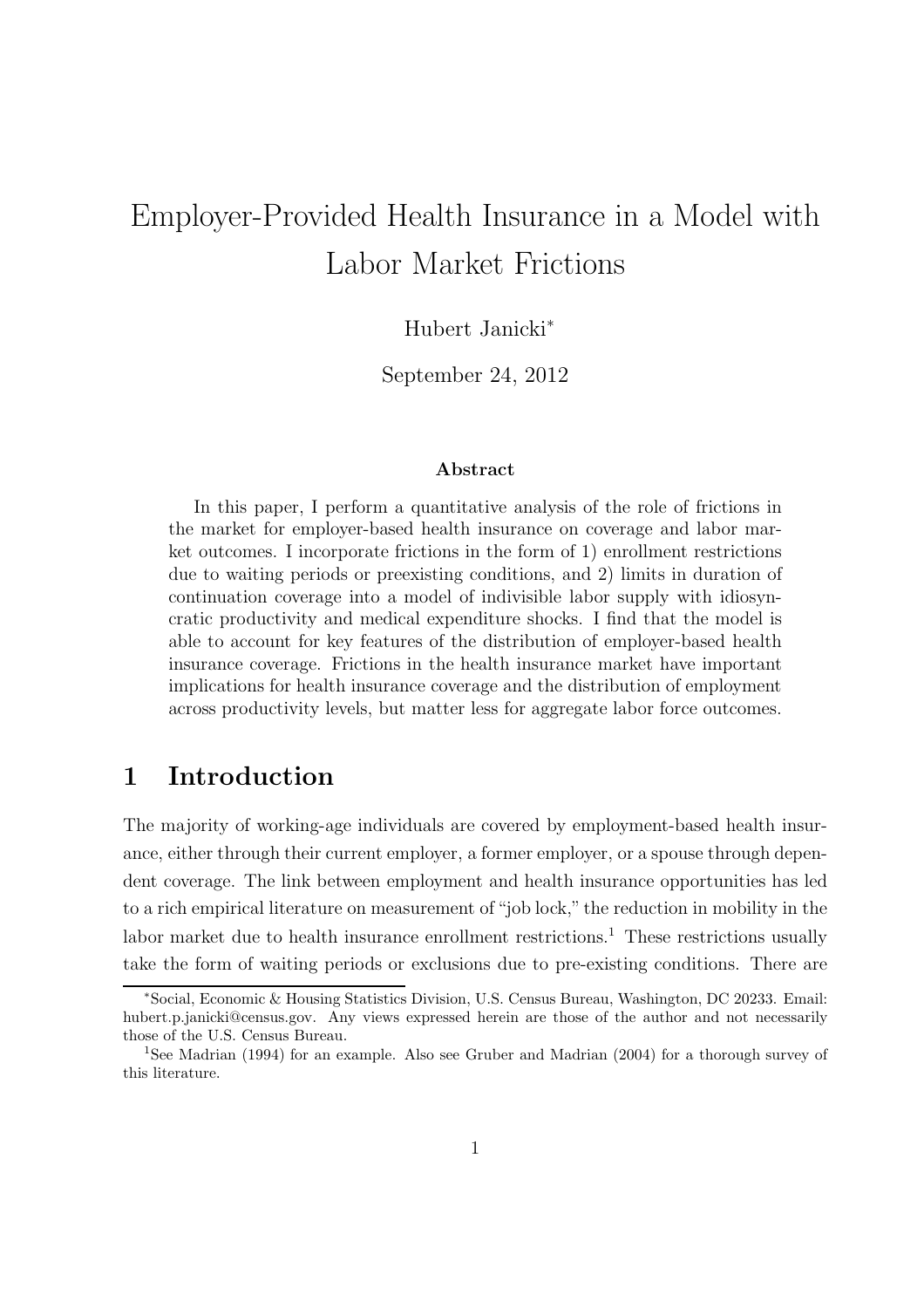also limits to the duration of continuation coverage that reduce insurance opportunities outside the workplace.

Several policy proposals have been introduced over the last thirty years to weaken the link between employment and health insurance opportunities. Most notably, the 1985 Consolidated Omnibus Budget Reconciliation Act (COBRA) required employers to offer continuation coverage for 18 to 36 months after job separation depending on eligibility. The Health Insurance Portability and Accountability Act of 1996 (HIPAA) limited health insurance enrollment exclusions to a maximum of 12 months following start of employment. The more recent 2010 Patient Protection and Affordable Care Act (ACA) is designed to expand health insurance opportunities for those not eligible for employment-based health insurance. Nevertheless, despite much policy interest and empirical work, there does not exist a quantitative framework for evaluating the effects of public health policies on health insurance coverage and labor supply.

The purpose of this paper is to provide a quantitative model to study the interaction of employer-based health insurance coverge decisions and labor market turnover in the determination of employment. The root of the potential changes in labor mobility is the trade-off between improved risk-sharing provided through employment health insurance benefits and the decreased work incentives from the cost of insurance. To better understand this trade-off, I provide answers to the following questions. First, to what extent do enrollment restrictions in the market for health insurance impact health insurance enrollment and labor supply? Second, how does the presence and length of continuation coverage change incentives to insure and participate in the labor force? Third, to what extent do frictions in the health insurance market affect labor market transitions and the mobility of workers?

To formally study this trade-off, I construct an incomplete markets model with idiosyncratic shocks to labor productivity and medical expenditures. Agents face a discrete choice of labor supply and health insurance participation. Agent choices are subject to trading frictions. That is, there are frictions in the form of arrival of job offers and separations commonly used in the search-theoretic literature. Labor market frictions are key to capturing the reduction in health insurance coverage following the transition from employment to unemployment and exit from the labor force. In addition, I model restrictions to health insurance enrollment and continuation coverage as a trading friction defined by a two parameters. Exogenous variation of these parameters allows for measurement of the net effect of these frictions on health insurance coverage rates and labor force outcomes. The model is calibrated to longitudinal data from the Survey of Income and Program Par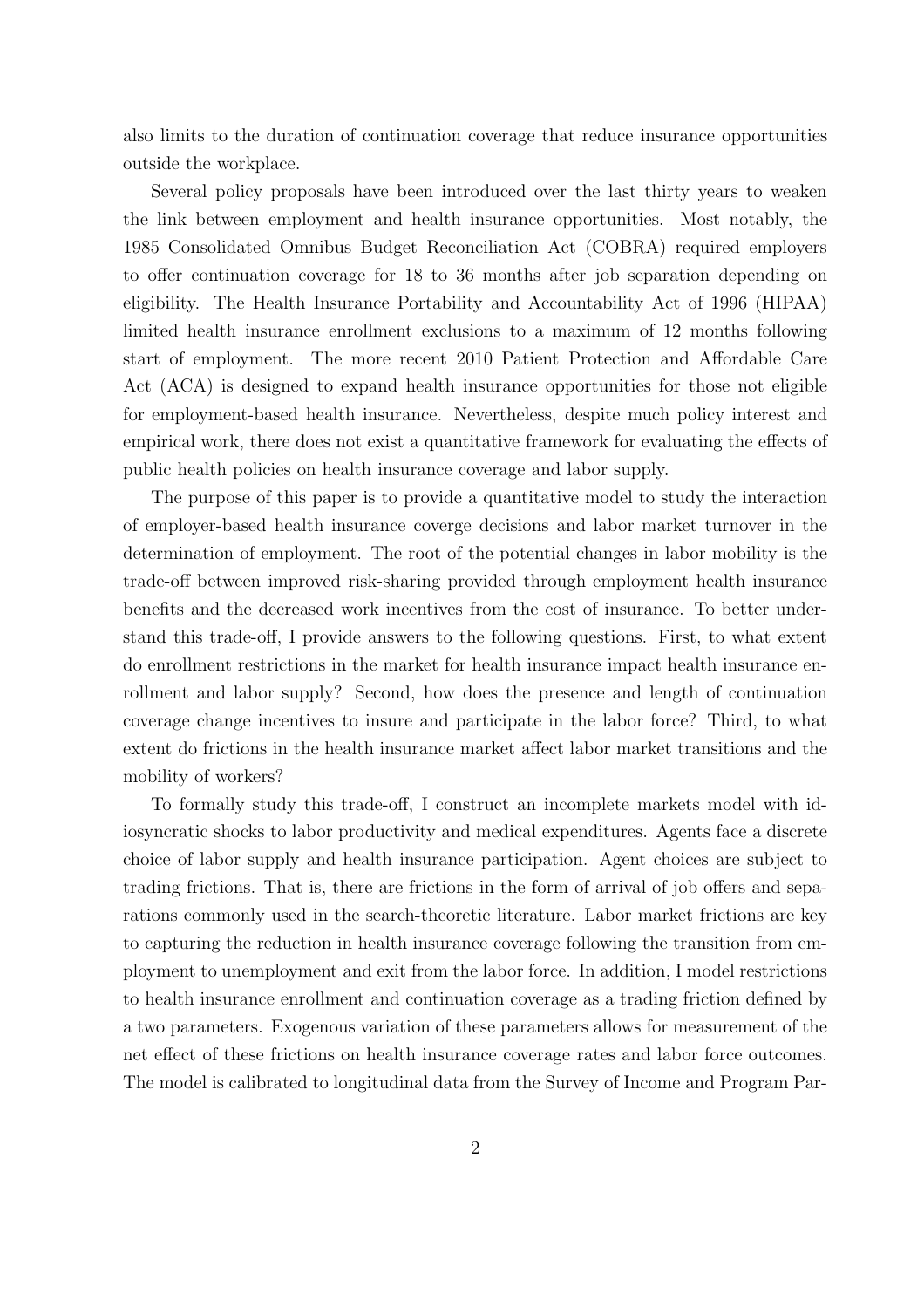ticipation. The degree of frictions in the labor market and the market for health insurance generate the levels of insurance participation by labor force status as well as transitions between health insurance categories consistent with those observed in the data.

The calibrated model is then used to establish the role of frictions in equilibrium labor force outcomes and health insurance participation. I find that frictions in the health insurance market have important implications for health insurance coverage. Restrictions to health insurance enrollment opportunities mitigate selection of agents by severity of medical expenditure shocks. In particular, I find that a waiting period of six months maximizes the aggregate level of health insurance coverage in equilibrium at approximately 80 percent. However, I find relatively small effects of generosity of continuation coverage on aggregate insurance enrollment.

Both health insurance enrollment restrictions and continuation coverage have important implications for labor force outcomes. Employment-based health insurance with enrollment restrictions undoes disincentives to work provided by transfers that guarantee a minimum consumption level among agents with high realizations of medical expenditure shocks. While limits in the duration of continuation coverage have little effect on aggregate employment, the presence of continuation coverage benefits reduces employment among agent with low labor productivity. Put another way, continuation coverage reduces incentives to use employment as a mechanism to smooth consumption in times of low labor productivity and high medical expenditures.

This paper is related to several papers that introduce indivisible labor, frictions, and idiosyncratic labor shocks to capture flows of workers across employment, unemployment, and not in the labor force categories. Krusell et al. (2010) and Krusell et al. (2011) match labor flows across the three labor market states where workers face idiosyncratic wage shocks, but do not consider health expenditure shocks or employer-provision of insurance against these shocks.

Several studies have developed models to analyze the role of household health insurance choice in an incomplete markets framework with idiosyncratic productivity and medical expenditure shocks. This literature includes Jeske and Kitao (2009), Huang and Huffman (2010), Pashchenko and Porapakkarm (2010), and Janicki (2012a). The majority of the models in this literature abstract from labor market frictions that limit access to employment-based health insurance. One exception is Huang and Huffman (2010). They consider a richer general equilibrium model with endogenous health accumulation. However, their model is not consistent with higher frequency labor market or health insurance participation transitions.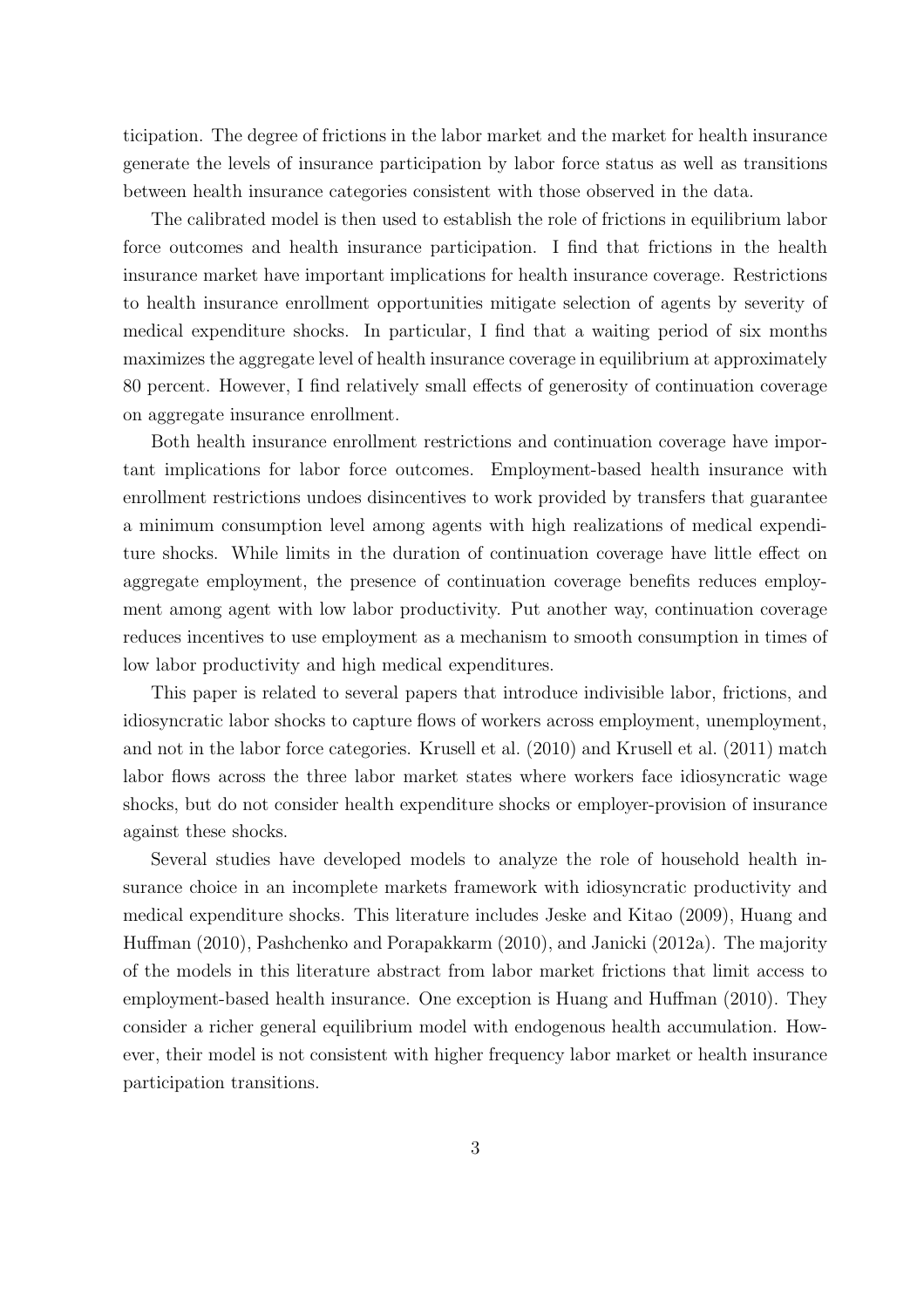Finally, other research explores the implications of the interactions between workers and employers for employment-based health insurance offer and participation rates (Dey and Flinn  $(2005)$ , Brügemann and Manovskii  $(2010)$ ). Dey and Flinn  $(2005)$  construct a search-theoretic model of health insurance provision and wage determination, but rely on bargaining between individual workers and firms over health insurance benefits. In contrast to this paper, Brügemann and Manovskii (2010) focus on the effects of the health insurance system on the firm size distribution.

The remainder of the paper is organized as follows. Section 2 describes some key summary statistics of the distribution of the population with and without employmentbased health insurance coverage. Section 3 details the model. Section 4 outlines the calibration procedure. Section 5 presents an analysis of the role of health insurance frictions on health insurance enrollment and labor force participation. Section 6 concludes.

# 2 Data

Moments describing employment-based health insurance coverage and labor force participation come from the 2004 panel of the Survey of Income and Program Participation (SIPP). The SIPP is a longitudinal survey representing the civilian non-institutionalized population of the United States sponsored by the U.S. Census Bureau. The SIPP collects detailed information on demographic characteristics, labor force participation, and government program participation. The 2004 SIPP panel was fielded from February 2004 to September 2008. The SIPP panel is divided into four "rotation" groups, which are interviewed cyclically, one group per month, in a series of collections called "waves." The estimates presented in this paper are based on data taken from the entire longitudinal panel composed of waves 1 through 12.<sup>2</sup>

The data for this analysis are restricted to male respondents with ages between 25-54. I exclude respondents that reported themselves to be self-employed at any time during the reference period, since such respondents are not usually eligible for group health insurance coverage. Women are excluded from my analysis since spells of nonemployment due to fertility or childcare decision are outside the scope of the paper. In addition, I restrict my sample to prime-aged workers to minimize the effects of school attendance and retirement.

To begin the analysis, I divide the population by source of health insurance coverage for alternative definitions of duration of coverage. The participation rates for 2007 are

<sup>&</sup>lt;sup>2</sup>For a complete discussion of the SIPP sample selection, weighting procedures, and the source and accuracy of the estimates, see the technical documentation at: *http://www.census.gov/apsd/techdoc/sipp/sipp.html*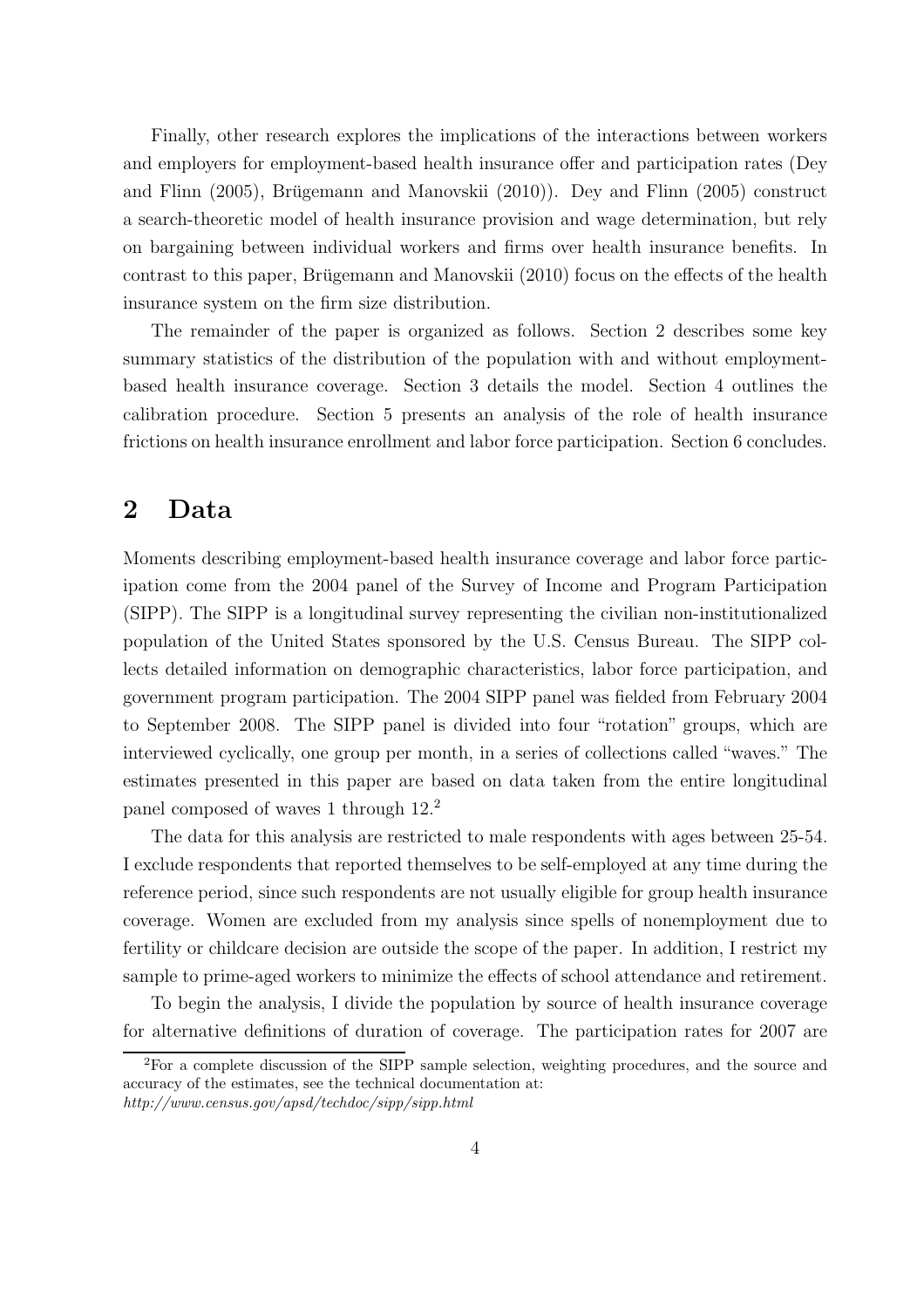| Source of coverage      |      | Entire year Point-in-time Anytime |      |
|-------------------------|------|-----------------------------------|------|
| Employer-based (self)   | 56.5 | 62.7                              | 68.3 |
| Employer-based (spouse) | 5.0  | 7.6                               | 11.6 |
| Public                  | 6.9  | 9.1                               | 9.7  |
| Direct-purchase         | 1.2  | 2.8                               | 4.7  |
| Other                   | 2.0  | 3.7                               | 4.9  |
| No health insurance     | 191  | 22.0                              | 26.0 |

Table 1: Health Insurance Coverage by Definition

presented in Table 1. While the majority of coverage is provided through employmentbased sources regardless of the definition of coverage used, Table 1 illustrates that there are significant flows between these insurance categories throughout the year. The strongest measure restricts the definition of coverage for the entire 12 month period. The two weaker measures, that give progressively mixed estimates at a "point-in-time" and "any time" during the year allowing for substitution between sources of coverage.



Figure 1: Duration of Employer-based Coverage

Differences in coverage rates by degree of coverage over the year in Table 1 suggest that spells of health insurance coverage can be transitory or persistent. Since this paper is focused on employer-based health insurance coverage, I divide health insurance by employer-based participation. That is, respondents with no coverage can be either unin-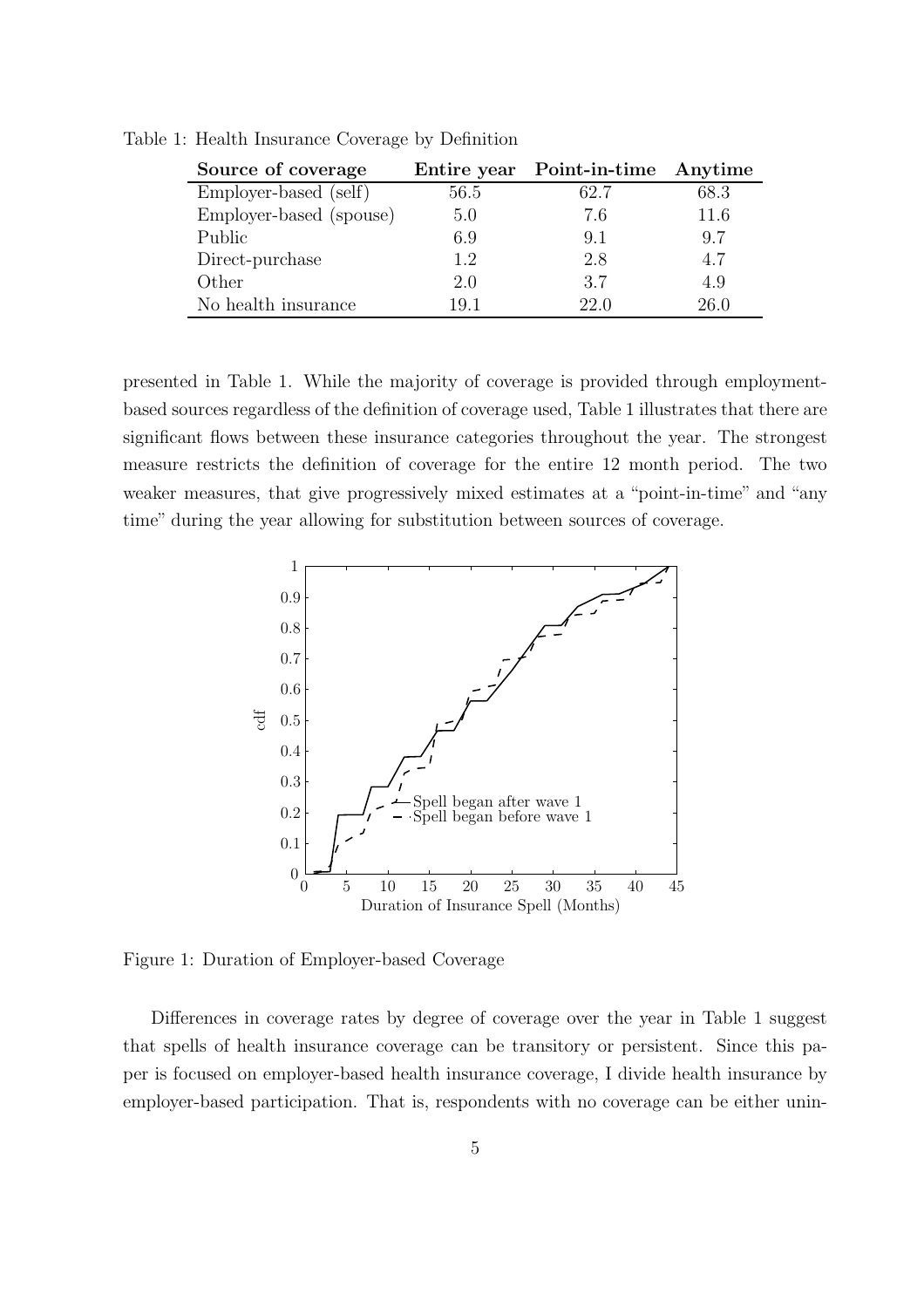

Figure 2: Duration of No-coverage Spells

sured or insured through a source other than employment. Figure 1 plots the empirical cumulative distribution function of employer-based health insurance coverage spells by duration. The figures illustrate that the majority of spells are quite long; 12 months or more. However, about 20 percent of spells are 4 months or less. Figure 2 details the time distribution of no-coverage spells by whether the spell began before or after the initial interview at wave 1. For spells that began during the interview period, it is clear that approximately half of these spells end within 5 months. Almost 90% end within 12 months. While about 10% of no-coverage spells last one year or more, the limited length of the panel fails to capture the length of the longer spells. To limit the effect of censoring, Figure 2 also outlines the time distribution of no-coverage spells conditional on a respondent not having employment-based health insurance at the initial interview. Among these respondents, the vast majority (70%) have no-coverage for longer than one year, and almost 40% have a length of a no-coverage spell of two years or longer.

To get a better sense of the effect of labor market participation on employer-based health insurance coverage, I detail monthly employer-based coverage as a function of labor market status for the period 2004-2007 in Table  $2<sup>3</sup>$  Focusing on monthly coverage

<sup>&</sup>lt;sup>3</sup>I define a respondent as employed if they claim to have a job and worked at least one week. Weeks not worked were not due to layoffs. Unemployed respondents included those with a job but on layoff or those without a job and looking for work. Those not in the labor force are defined by no job for the entire month and no time looking for work.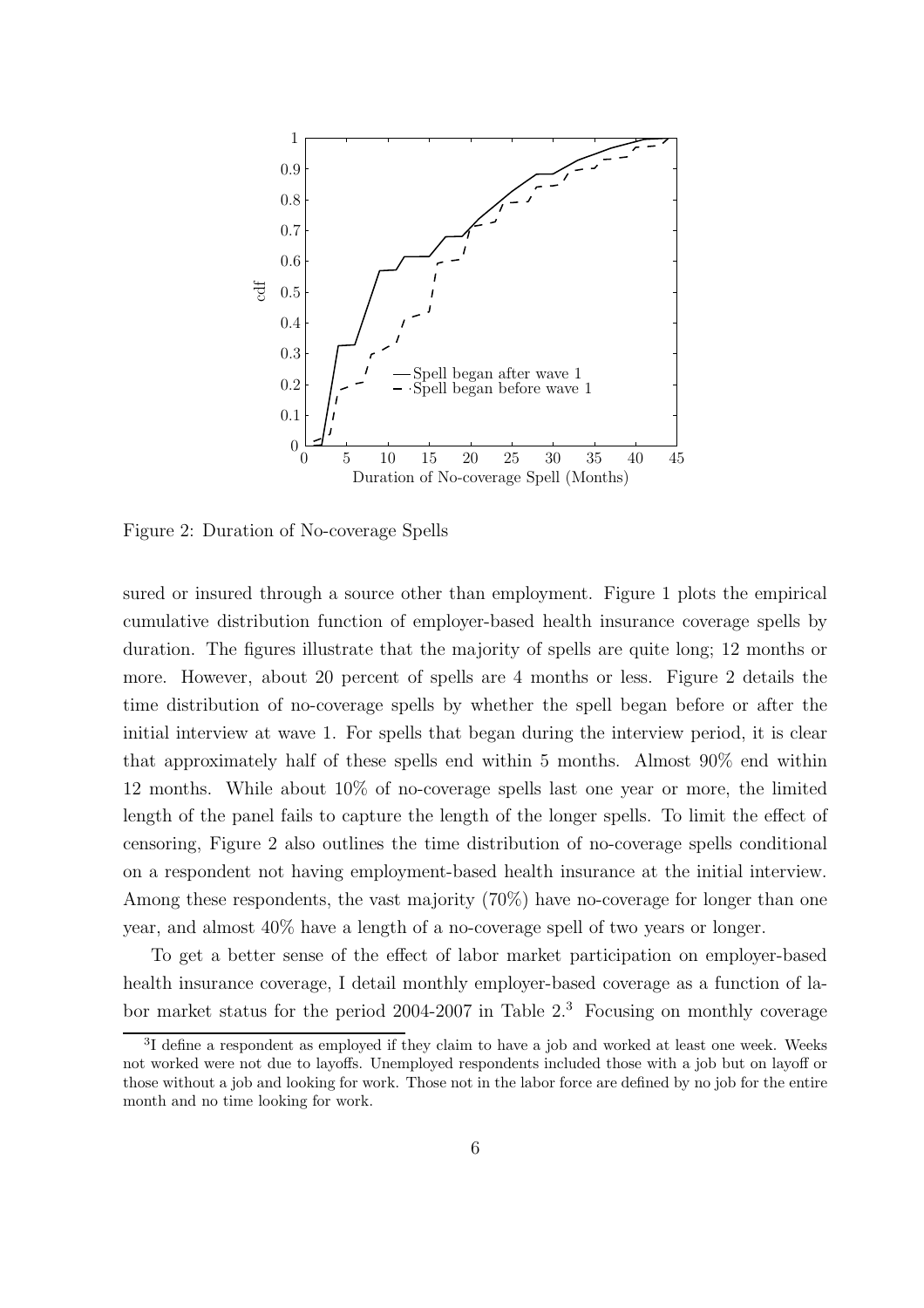|                    | <b>Employer-based Coverage</b> |
|--------------------|--------------------------------|
| Aggregate          | 63.5                           |
| Employed           | 71.4                           |
| Unemployed         | 24.3                           |
| Not-in-labor-force | 90                             |

Table 2: Employer-based Coverage by Labor Force Status

rates limits the effect of labor market transitions within a year. Broadly speaking, the likelihood of employer-based coverage is correlated with labor market attachment. Employed individuals are most likely to be insured at any month (80.2%), followed by the unemployed  $(34.1\%)$ , and those not participating the the labor force  $(20.7\%)$ .

While the levels of employer-based health insurance coverage vary by labor force status, it is worthwhile to document transitions across health insurance status by labor force status. Table 3 illustrates that health insurance flows exhibit a large degree of persistence when not accompanied by a simultaneous change in labor force status. Furthermore while levels of coverage vary by labor force status, flows between insurance categories are largely invariant between the employed, unemployed, and those not in the labor force.

### 3 Model

Consider an economy populated by a continuum of infinitely-lived agents with unit mass. Agents face idiosyncratic uncertainty in labor productivity and medical expenditures. Agents make a choice of employment and health insurance coverage that are subject to trading frictions. Conditional on eligibility, there exists a competitive health insurance market against household medical expenditure risk. The government guarantees a minimum consumption level.

### 3.1 Environment

Preferences. All agents have identical preferences over streams of consumption and leisure represented by:

$$
\mathbb{E}\left\{\sum_{t=0}^{\infty}\beta^t\left[\ln(c_t)-\alpha h_t\right]\right\}
$$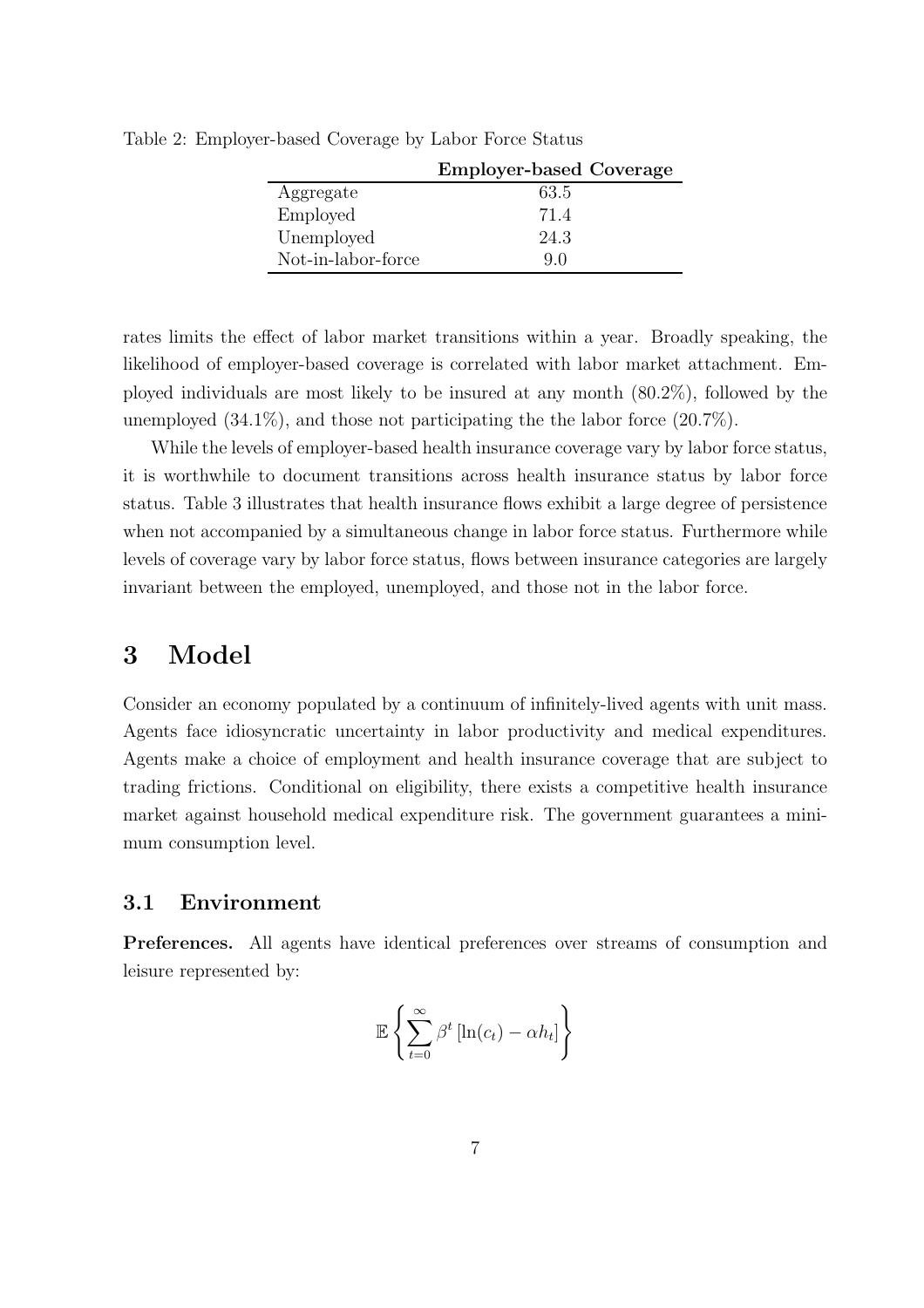|                         | Aggregate                                   |                               |
|-------------------------|---------------------------------------------|-------------------------------|
|                         | To $(t+1)$ :                                |                               |
| From $(t)$ :            | Coverage                                    | No Coverage                   |
| Coverage                | 0.990                                       | 0.010                         |
| No Coverage             | 0.011                                       | 0.989                         |
|                         | Employed                                    |                               |
|                         | To $(t+1)$ :                                |                               |
| From $(t)$ :            | Coverage                                    | No Coverage                   |
| Coverage                | 0.992                                       | 0.008                         |
| No Coverage             | 0.024                                       | 0.976                         |
|                         | Unemployed<br>$\overline{\text{To}(t+1)}$ : |                               |
| From $(t)$ :            | Coverage                                    | No Coverage                   |
|                         |                                             |                               |
| Coverage                | 0.914                                       | 0.086                         |
| No Coverage             | 0.011                                       | 0.989                         |
|                         | Not-in-labor-force                          |                               |
|                         | To $(t+1)$ :                                |                               |
| From $(t)$ :            | Coverage                                    |                               |
| Coverage<br>No Coverage | 0.934<br>0.007                              | No Coverage<br>0.066<br>0.993 |

Table 3: Health Insurance Transitions by Labor Force Status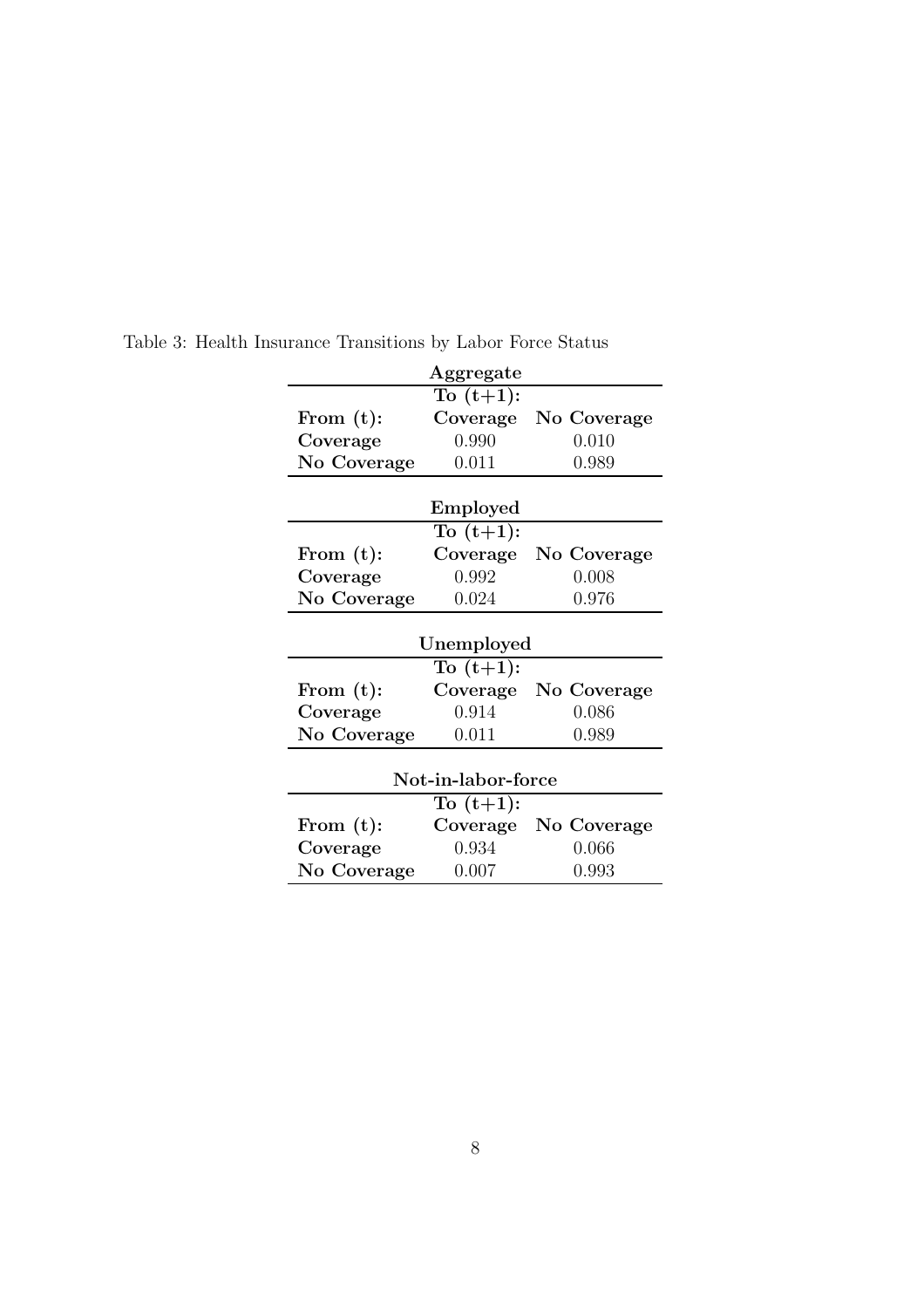where  $\beta$  denotes the discount factor and  $\alpha$  is the disutility from labor. The variables  $c_t$ and  $h_t$  are consumption and employment participation at time  $t$ . Employment is a choice denoted by  $h_t \in \{0, 1\}.$ 

Endowments. Agents are subject to idiosyncratic shocks to productivity that are modeled as shocks to the return to working. Labor productivity of agent  $i$  at time  $t$  is denoted  $z_{it}$  where  $z_{it} \in Z$  is a persistent shock follows a Markov chain represented by the transition matrix  $\Pi(z, z')$ . Agents are subject to idiosyncratic medical expenditure shocks. I follow Hubbard et al. (1995) in modeling medical expenditures as an exogenous stochastic process. Medical expenditures are defined as  $m_{it} = Y \exp(\mu + s_{it})$ , where  $s_{it} \in S$ ,  $\mu$  is a scaling parameter, and Y is average output in the economy. Let  $s_{it}$  be a persistent shock that follows a Markov chain represented by  $\tilde{\Pi}(s, s')$ . Realization of shocks are independently and identically distributed across agents.

To capture frictions in the labor market and the market for health insurance, I restrict agent access to both markets. I focus on two frictions in the labor market commonly used in search and marching models (for example Pissarides (2000)) to capture equilibrium labor market outcomes. The first friction is a probability of a job offer for nonemployed agents and the second friction is a probability of job separation for employed agents. I include labor market frictions since levels of employer-based health insurance coverage are significantly different by labor market outcomes. As such, it is important for the model to capture the incentives that motivate health insurance purchases across labor market categories.

The market for employment-based health insurance is characterized by time limits on enrollment opportunities, waiting periods due to pre-existing conditions, and restrictions on duration of coverage following termination of employment that are detailed in the following sections. The model captures these limits in a minimalist fashion by modeling two frictions that limit opportunities for purchase of health insurance. The first friction is a probability of an enrollment opportunity for employer-based health insurance. This opportunity allows employed agents to enroll or if currently insured, to drop health insurance coverage. The second friction is the probability that a continuation coverage ends for currently insured non-employed agents.

I incorporate these four frictions into my model within the island framework similar to Lucas and Prescott (1974) and more recently, Krusell et al. (2011). Consider four islands characterized by employment opportunities ("production" and "leisure" islands) and employment-based health insurance opportunities ("HI offer" or "No HI offer"). Agents cannot move freely between any island. Each period a worker loses his employment offer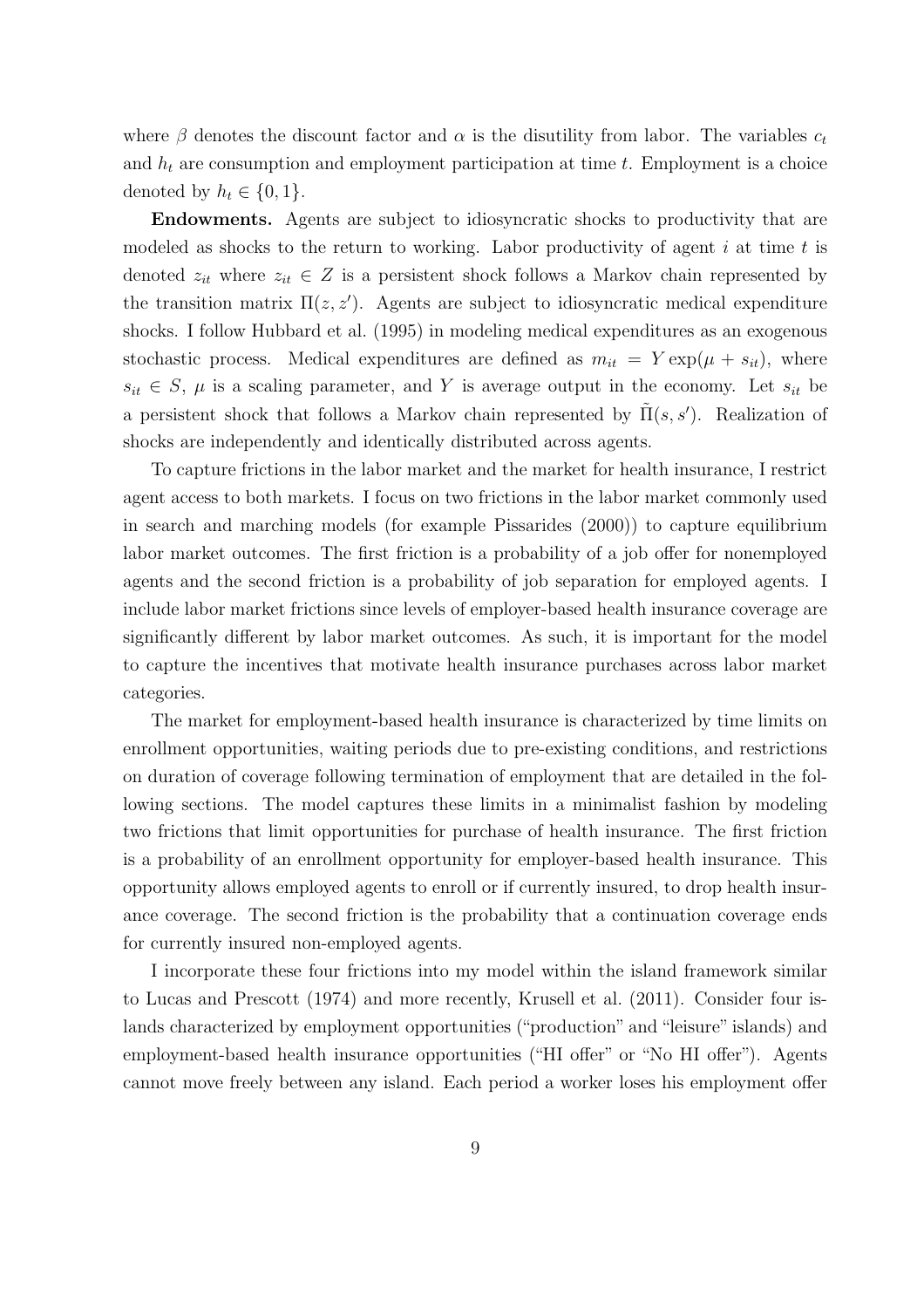with probability  $\sigma$  (job separation rate) regardless of health insurance status. Conversely, non-employed agents receive employment opportunities with probability  $\lambda$  (job arrival rate). Workers receive an opportunity to purchase health insurance coverage with probability  $\gamma$ . Meanwhile, non-employed and insured workers lose health insurance coverage with probability  $\theta$ .

### 3.2 Assets

Following Aiyagari (1994) and Huggett (1993), agents can accumulate assets to insure against idiosyncratic risk. These assets provide one-period risk-free claims to consumption at interest rate r. Let  $k_{it}$  denote the asset holdings of household i at age t with  $k_{it} \geq 0$ , i.e. households face a no-borrowing constraint.

### 3.3 Health Insurance

While agents can use assets to insure consumption against both labor productivity and medical expenditure shocks, I model an explicit health insurance market against medical expenditures provided through employment. First, I focus on employer-based health insurance coverage. This is a key assumption as most non-elderly households currently obtain health insurance through their employer contingent on full-time employment (Janicki, 2012b). In addition to the provision of health insurance benefits through the current employer, I model extensions of employer coverage outside employment. This feature of the model represents a variety of state-specific continuation coverage mandates and federally mandated extensions of health insurance coverage provided through 1985 Consolidated Omnibus Budget Reconciliation Act (COBRA). Specifically, insured agents that transition from employment to nonemployment are eligible to continue enrollment in the employer-based plan.

Second, I assume that not all individuals face the same price for health insurance contracts. Currently, employment-based health insurance premiums are usually divided between an "employer contribution" and the "employee contribution". For working agents, I model the employee contribution as a constant fraction  $(\psi)$  of the total health insurance premium  $(\pi)$ , denoted  $\psi \pi$ . For non-employed insured agents, the employee contribution is equal to the total health insurance premium, i.e.  $\psi = 1$ . This feature reflects the fact that COBRA continuation coverage makes no provision for employer contribution toward health insurance benefits of former employees.<sup>4</sup> The employer contribution is modeled

<sup>&</sup>lt;sup>4</sup>It is worth pointing out that the American Recovery and Reinvestment Act of 2009 mandated em-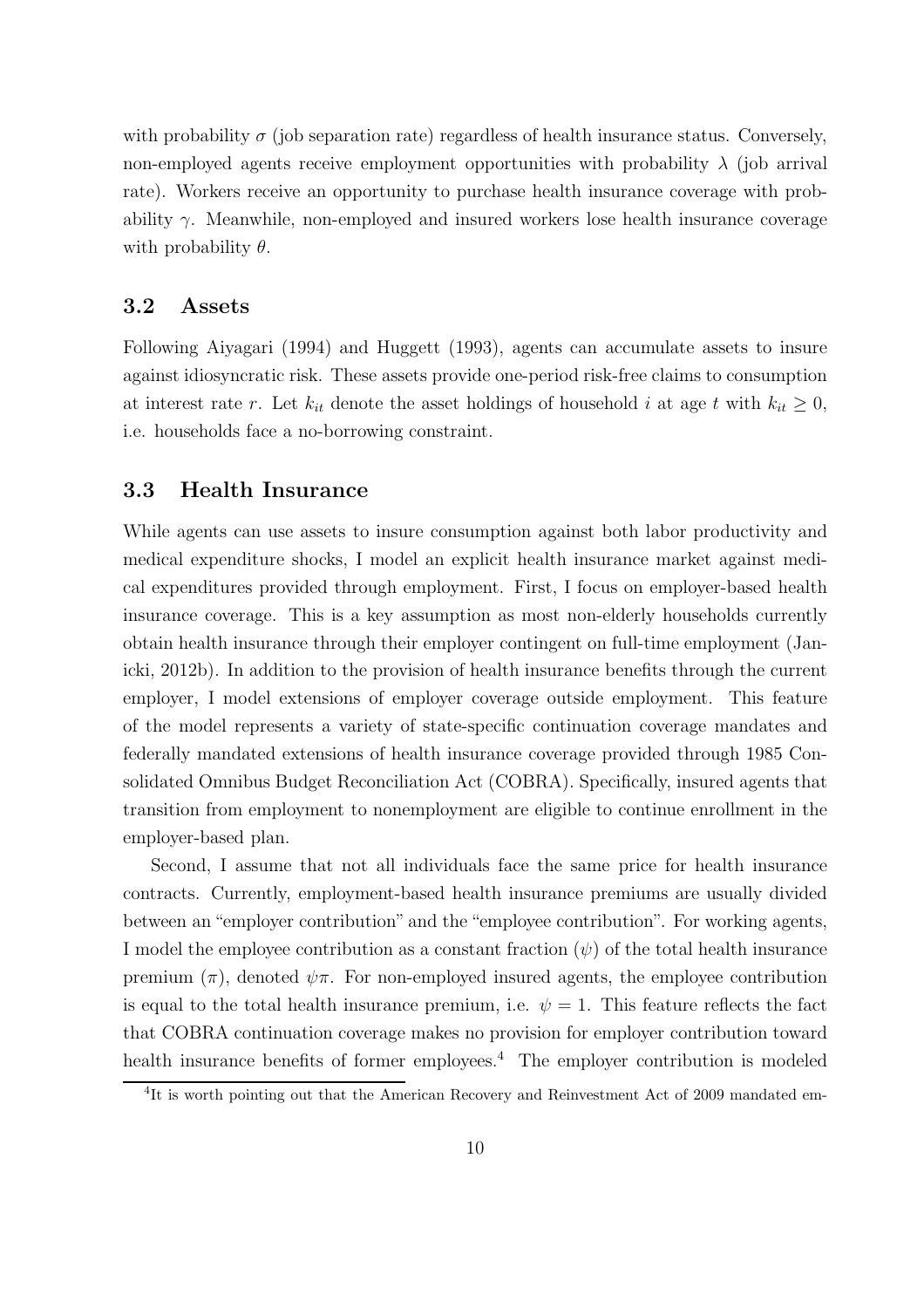as a proportional tax  $(\xi)$  on efficiency labor hours units imposed by the firm similar to Jeske and Kitao (2009). For an individual with gross labor earnings weh, the  $\mathcal{E}eh$  are collected by the firm to pay for the employer contribution. Finally, in reality premiums vary across firms of different sizes due to composition of medical expenditures by workers and employer contributions. I abstract from this dimension since I do not focus on the firm decision to offer health insurance benefits. See Dey and Flinn (2005) and Brügemann and Manovskii (2010) for recent work that explores this decision in more detail.

Third, I assume working agents have access to a single pooling health insurance contract. Currently, health insurers and employers are limited in their ability to "risk adjust" employer group health insurance plans by federal regulations such as 29 CFR Part 2590.702, IRS Section 125, and the 1996 Health Insurance Portability and Accountability Act. Furthermore, this assumption is consistent with evidence that suggests that households choose from a small set of health insurance contracts (Cardon and Hendel, 2001). I assume the contract takes the following form: households pay a premium and are reimbursed a fraction  $\phi$  of medical expenses. Employee health insurance benefits are not subject to payroll taxes. This feature is key as it provides an incentive for households to purchase insurance instead of self-insuring by saving. In equilibrium,  $\pi$  is chosen so as to cover all medical payments out of the health insurance pool.

For ease of exposition, I summarize the net out-of-pocket medical expenditures as a function  $\Omega(s, h, i)$  of the medical expense shock s, employment status h, and insurance status *i*, where:

$$
\Omega(s, h, i) = \begin{cases}\n\exp(\mu + s) & \text{if } i = 0 \\
\phi \exp(\mu + s) + \pi & \text{if } i = 1, h = 0 \\
\phi \exp(\mu + s) + \psi \cdot \pi \cdot (1 - \tau) & \text{if } i = 1, h = 1\n\end{cases}
$$

#### 3.4 Tax and Transfer Programs

In a model with exogenous medical expenditure shocks and borrowing constraints, even insured households may not be able to finance their out-of-pocket medical expenses. Therefore, I introduce government-provided transfers that guarantee a minimum consumption level c. Through this transfer program, the government also funds all medical expenditures net of household resources to mimic Medicaid program participation and "uncompensated

ployer contributions to 65 percent of the total premium for employees upon involuntary termination of employment. Since the SIPP panel used in the calibration procedure ends in 2008, I disregard these recent changes to continuation coverage laws.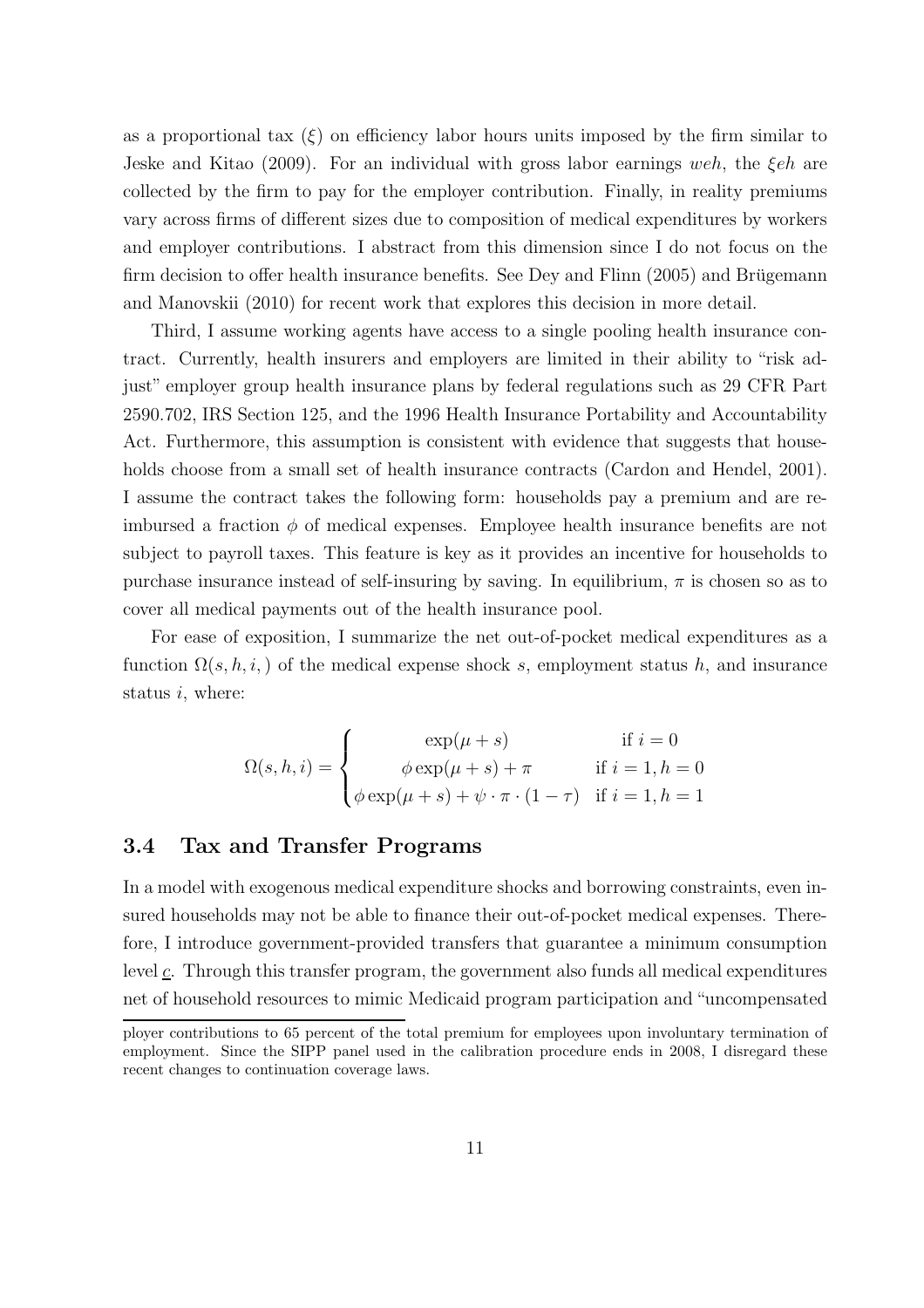care" benefits such as emergency-room treatment.<sup>5</sup>

There is a tax on labor earnings denoted by  $\tau$  that is set exogenously. Government revenues that are not spent on the minimum consumption floor detailed above are renumerated lump-sum to all agents. I denote total government transfers to the household by  $T(\cdot)$  in the budget constraint.

### 3.5 Household Problem

I define the household problem recursively. Each period, agent decisions depend on employment status  $l$ , health insurance status  $i$ , capital stock  $k$ , and realizations of labor shocks z and medical expenditure shocks s. Let  $E(k, s, z)$  and  $V(k, s, z, i)$  be the value function of an agent with a job opportunity and with or without an opportunity to change health insurance status,

$$
E(k, s, z) = \max\{W(k, s, z, 0), N(k, s, z, 0), W(k, s, z, 1), N(k, s, z, 1)\}
$$

and

$$
V(k, s, z, i) = \max\{W(k, s, z, i), N(k, s, z, i)\}\
$$

where  $W(k, s, z, i)$  denotes the value of employment,

$$
W(k, s, z, i) = \max_{c,k'} \left\{ \log(c) - \alpha h + \beta \sum_{s' \in S, z' \in Z} \Pi(z, z') \tilde{\Pi}(s, s') \Big[
$$

$$
(1 - \sigma) [\gamma E(k, s, z) + (1 - \gamma) V(k, s, z, i)] +
$$

$$
\sigma[\theta N(k, s, z, 0) + (1 - \theta) M(k, s, z, i)] \right\}
$$

subject to the following budget constraint,

$$
c + k' + \Omega(s, h, i) = (1 - \tau)(w - \xi)zh + (1 + r)k + T(k, s, z, i)
$$

<sup>5</sup>By the 1986 Federal Emergency Medical Treatment and Labor Act (EMTALA) hospitals are required give emergency care regardless of insurance status, ability to pay, or citizenship. Furthermore, hospitals cannot discharge patients until they are stabilized or transferred to another facility. Hospitals and physicians are reimbursed for these services in part though Medicaid disproportional share hospital (DSH) payments. Note that "uncompensated care" in my model is not reflected in employer health insurance premiums due to hospital cost shifting. This is in line with evidence from Hadley et al. (2008) who calculate the majority (75 percent) of "uncompensated care" is paid for by the government.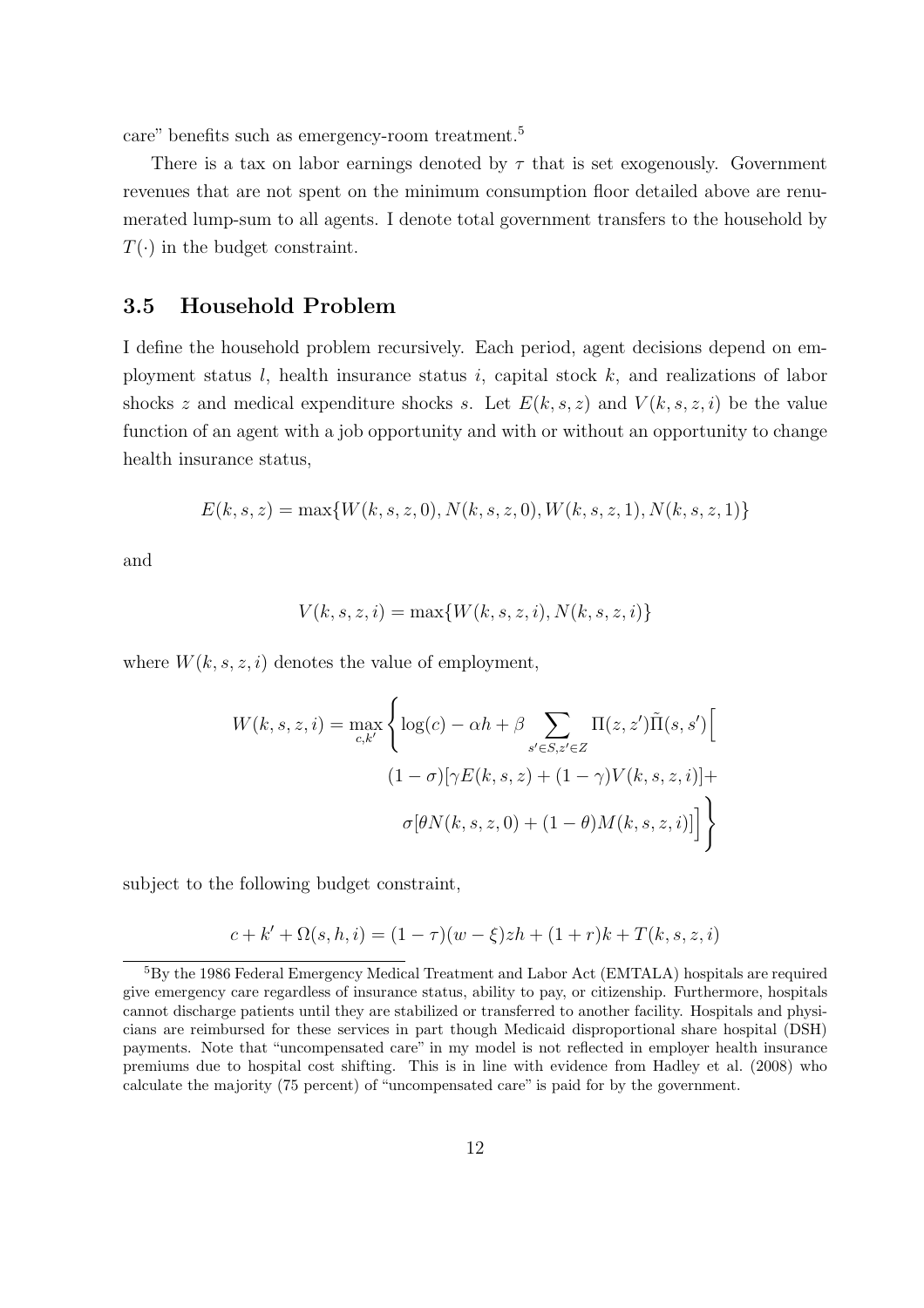where  $c \geq 0$  and  $k \geq 0$ . Let  $N(k, s, z, i)$  denotes the value of non-employment:

$$
N(k, s, z, i) = \max_{c, k'} \left\{ \log(c) + \beta \sum_{s' \in S, z' \in Z} \Pi(z, z') \tilde{\Pi}(s, s') \Big[ \lambda \left[ \gamma E(k, s, z) + (1 - \gamma) V(k, s, z, i) \right] + (1 - \lambda) [\theta N(k, s, z, 0) + (1 - \theta) M(k, s, z, i)] \right\}
$$

subject to the following budget constraint,

$$
c + k' + \Omega(s, h, i) = (1 + r)k + T(k, s, z, i)
$$

where  $c \geq 0$  and  $k \geq 0$ . Let  $M(k, s, z, i)$  denote the value of the optimal health insurance purchase decision when non-employed,

$$
M(k, s, z, i) = \max\{N(k, s, z, 0), N(k, s, z, i)\}
$$

Note that for agents without health insurance coverage,  $M(k, s, z, 0) = N(k, s, z, 0)$ . Finally, let  $h(k, s, z, i)$  denote the optimal labor choice and  $n(k, s, z, i, l)$  denote the optimal health insurance decision rule.

### 3.6 Equilibrium Definition

A stationary recursive competitive equilibrium is a list of functions  $W(k, s, z, i)$ ,  $N(k, s, z, i)$ ,  $E(k, s, z), V(k, s, z, i),$  and  $M(k, s, z, i), h(k, s, z, i), n(k, s, z, i, l), c(k, s, z, i, l), k'(k, s, z, i, l),$ scalars  $\pi$  and b, and a distribution of agents  $\Psi(k, s, z, i, l)$  such that:

- 1. Agents decision rules solve the household problem
- 2. Employer health insurance firms earn zero profits in equilibrium:

$$
\int \pi \mathbf{I}[i=1]d\Psi = \int \phi m \mathbf{I}[i=1]d\Psi
$$

3. Government budget is balanced:

$$
\int \tau[zh(k,s,z,i) - n(k,s,z,i,1)\pi]d\Psi = \int T(k,s,z,i)d\psi
$$

4. Distribution of households  $\Psi$  is consistent with individual behavior: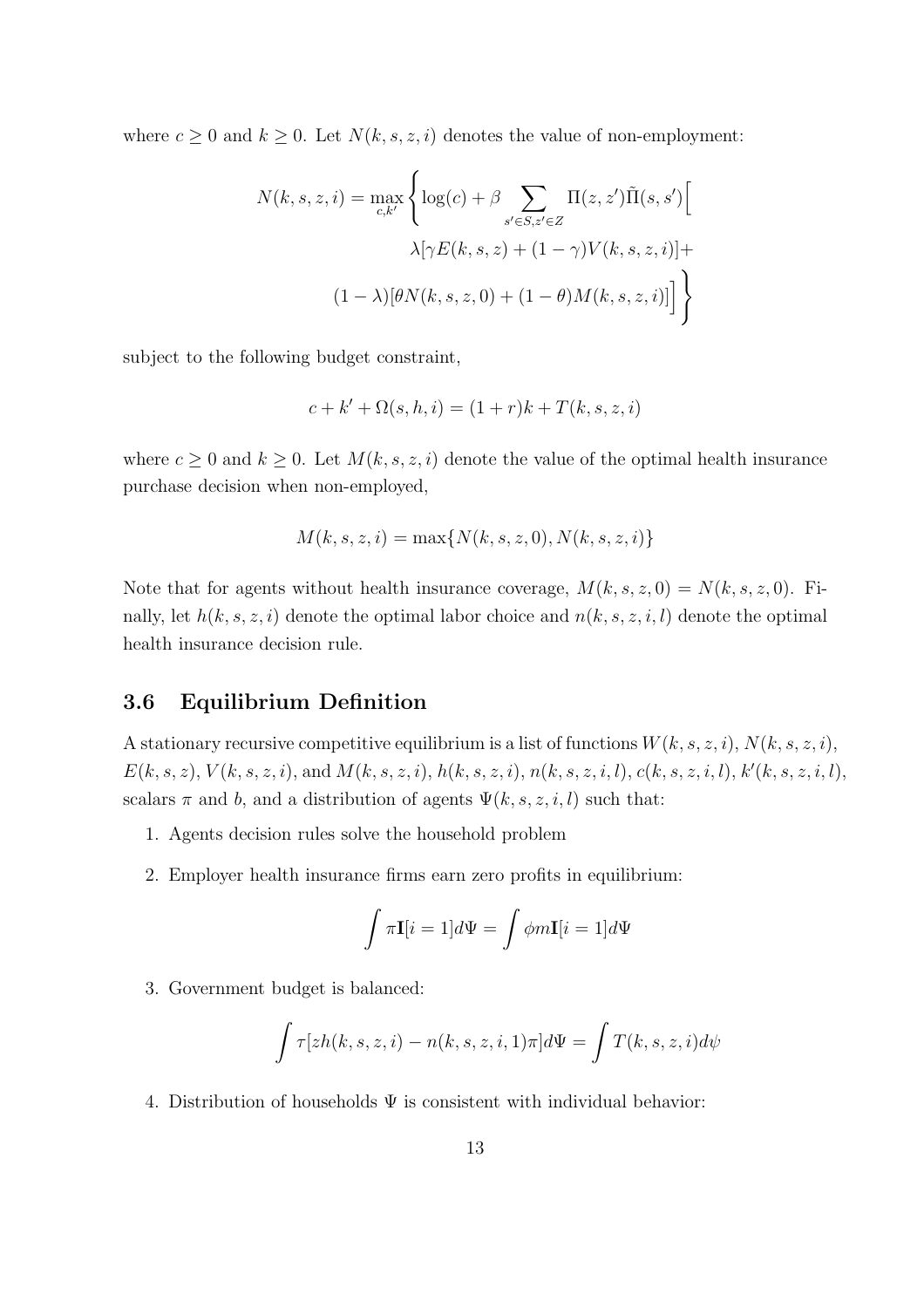5. Markets clear:

$$
\int c(k, s, z, i, l)d\Psi + \int k'(k, s, z, i, l)d\Psi + M = Y
$$

where  $M = \int \exp(\mu + s) d\Psi$  and  $Y = \int r k'(k, s, z, i, l) d\Psi + \int z h(k, s, z, i) d\Psi$ .

# 4 Calibration

Each model period corresponds to one month. Final calibration parameters are presented in Table 4 for reference. I calibrate the labor disutility parameter  $\alpha$  to match the employment-to-population rate of 86.3% among prime-age males from the SIPP dataset described earlier. The discount rate  $\beta$  is set to 0.9967 following Krusell et al. (2011). Capital return to investment  $(r)$  is set at 4 percent annual rate and wage rate is normalized to one. I follow the calibration strategy outlined in Krusell et al. (2011) to pick labor market friction parameters  $\lambda$  and  $\sigma$ . The job separation rate  $\sigma$  is set to match the flow of workers from employment to unemployment in equilibrium (1.08%). The job finding rate  $\lambda$  is set to match the unemployment rate in the economy (4.65%).

| Name                         | Symbol                                    | Value         |
|------------------------------|-------------------------------------------|---------------|
| Disutility from labor        | $\alpha$                                  | 0.345         |
| Discount rate                | β                                         | 0.9967        |
| Interest rate (annual)       | $\boldsymbol{r}$                          | 0.04          |
| Wage rate                    | w                                         | 1.0           |
| Job separation rate          | $\sigma$                                  | 0.009         |
| Job finding rate             | $\lambda$                                 | 0.363         |
| HI offer rate                | $\gamma$                                  | 0.083         |
| HI loss rate                 | θ                                         | 0.0567        |
| Labor productivity           | $\rho, \sigma_{\epsilon}$                 | 0.9931,0.1017 |
| Medical expenditure          | $\tilde{\rho}, \tilde{\sigma}_{\epsilon}$ | 0.9470,0.7277 |
| Average medical expenditures | $\mu$                                     | 0.01          |
| Copayment                    | Ф                                         | 0.3           |
| Employee contribution        | $\psi$                                    | 0.2           |
| Employer contribution        | ξ                                         | 0.062         |
| Tax rate                     | $\tau$                                    | 0.3           |
| Consumption floor            | $\bar{c}$                                 | $0.1 \cdot Y$ |

Table 4: Calibration Parameters

Next, consider the health insurance friction parameters. The parameter  $\gamma$  determines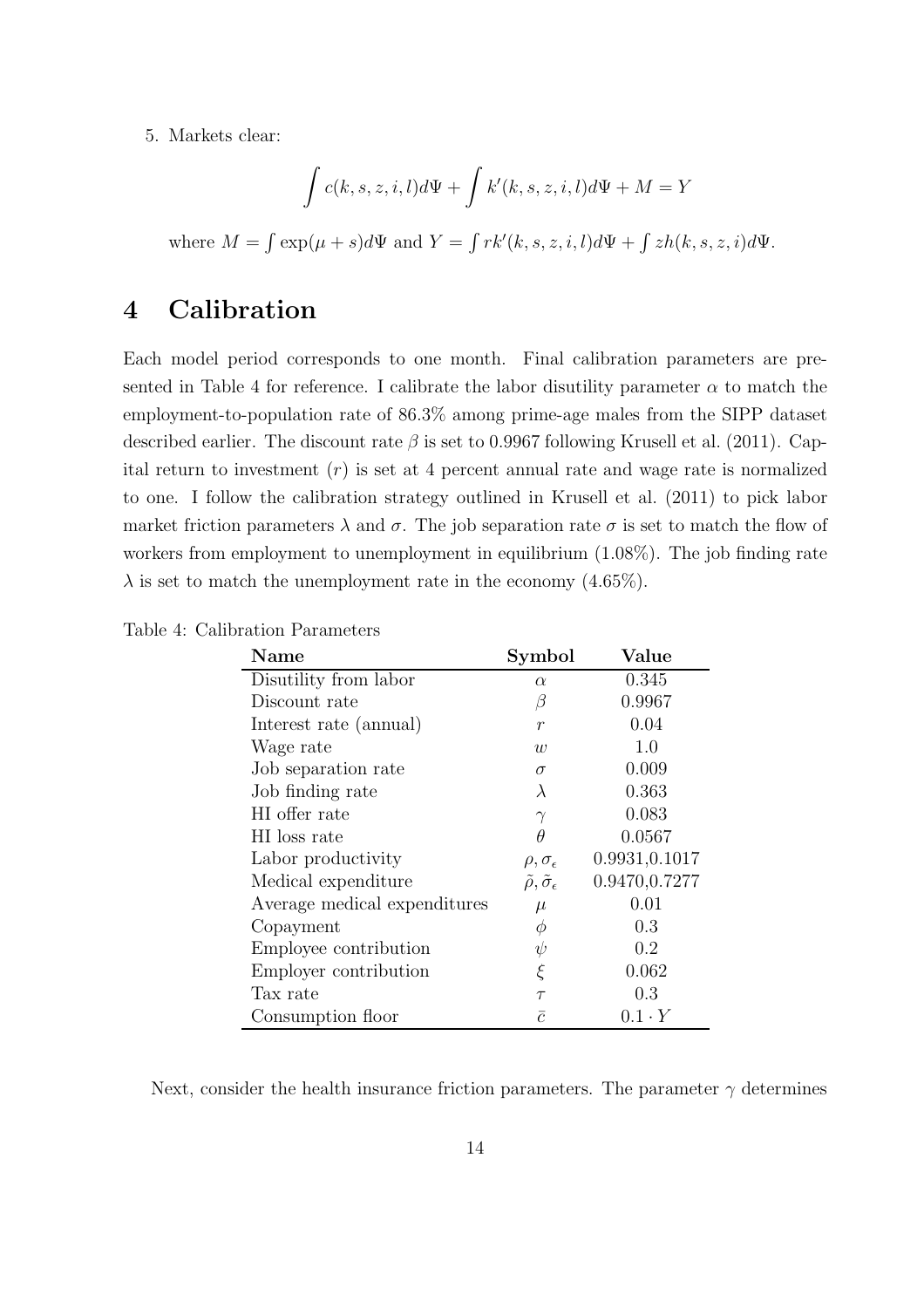the frequency with which an agent has an opportunity to purchase employment-based health insurance conditional on working. I choose  $\gamma$  to match the equilibrium insurance participation rate among the employed population. Likewise,  $\theta$  determines the frequency with which an agent loses continuation coverage following entrance into the nonemployment pool. I set  $\theta$  to match the participation rate among the unemployed population.

### 4.1 Labor Productivity

There is a large literature that estimates the structure of the process for idiosyncratic shocks to labor earnings and wages. Notable examples include Floden and Lindé  $(2001)$ , Chang and Kim (2006), and Heathcote et al. (2010). I use estimates of  $\rho = 0.92$  and  $\sigma_{\epsilon} = 0.21$  for the autoregressive productivity process  $\log(z_{i,t+1}) = \rho \log(z_{i,t}) + \epsilon_{i,t+1}$  where  $\epsilon_{ij} \sim N(0, \sigma_{\epsilon}^2)$  from Floden and Lindé (2001). These parameters are then converted to monthly frequencies. The transition matrix  $\Pi(z, z')$  is created using the Tauchen (1986) method.

### 4.2 Medical Expenditures and Insurance Reimbursement

I use longitudinal data from the Medical Expenditure Panel Survey (MEPS) to estimate the process of medical expenditure shocks and insurance reimbursement by source. The MEPS contains detailed individual level data on household medical expenditures, insurance reimbursements, and out-of-pocket expenditures. Each individual is interviewed for two years. I use data from 1996-2008 (Panels 1-12) of the MEPS Household Component (HC) files. To ensure data correspond to the model, I restrict my sample to households with household heads between 25-54 with positive medical expenditures net of expenditures that were reimbursed by independently purchased health insurance.

Similar to Janicki (2012a), I consider an autogregressive process for medical expenditures relative to average income:  $s_{i,t+1} = \tilde{\rho}s_{i,t} + \tilde{\epsilon}_{i,t+1}$ , where the log of medical expenditures regresses to the age-specific mean in the sample. I set  $\mu$  so that the aggregate medical expenditure to output ratio is 12 percent.<sup>6</sup> I use annual parameters  $\rho = 0.512$ and  $\tilde{\sigma}_{\epsilon} = 1.25$  that are converted to monthly frequencies. The transition matrix  $\tilde{\Pi}(s, s')$ is created using the Tauchen (1986) process.

I estimate the reimbursement share by aggregating annual household expenditures in the data and taking the average over all households with employer-based coverage yielding

<sup>&</sup>lt;sup>6</sup>I define aggregate medical expenditures net of Medicare expenditures in 2008 as a fraction of GDP from National Health Expenditure data maintained by the Center for Medicare and Medicaid Services. This data is available from *http://www.cms.gov*.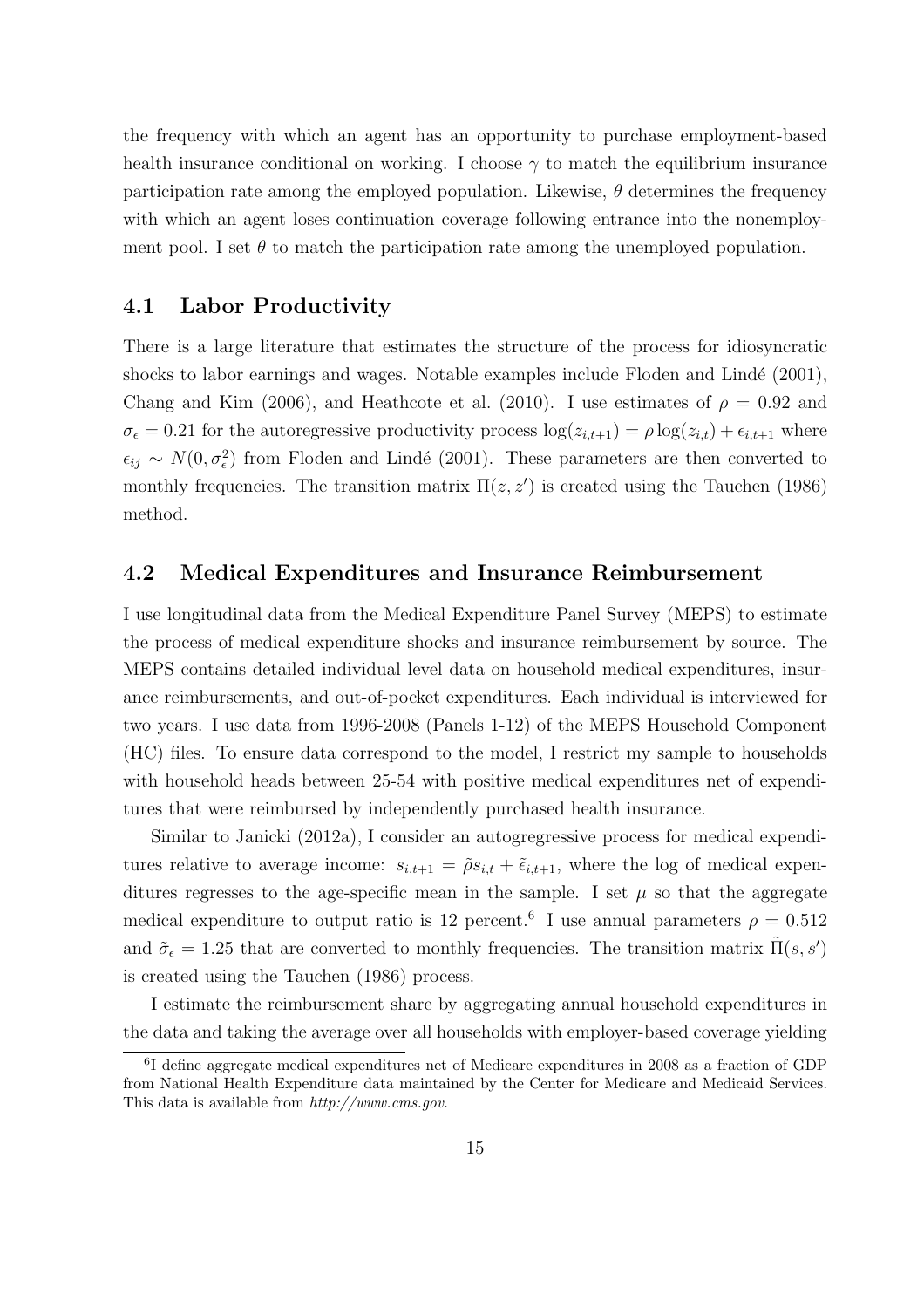$\phi = 0.3$ .

### 4.3 Government

I model transfers that guarantee consumption floor c following Hubbard et al. (1995). Transfers are made net of labor income, wealth, medical expenditures, and lump-sum transfers b:

$$
T(k, z, s, i) = b + \max\{0, \underline{c} - [(w - \xi)zh(1 - \tau) + (1 + r)k - \Omega(s, h, i) + b]\}
$$

The value of the government-provided consumption floor is set to 10\% of average earnings in the economy. This value is lower than Hubbard et al. (1995), but is similar to estimates obtained by De Nardi et al. (2010).

### 4.4 Baseline Fit

The purpose of this section is to evaluate the ability of the model to match key features of the labor market and the market for employment-based health insurance. I begin by showing the labor force status distribution in Table 5. Recall that the labor disutility parameter is set to match the aggregate employment level. The model comes close to replicating the employment-to-population rate of 86.3 percent at 86.1. Likewise, the aggregate levels of unemployment and those not-in-the-labor-force is similar to those found in the data at 4.2 percent vs. 3.4 percent for the unemployed, and 9.5 percent and 10.5 percent for those not in the labor force, respectively.

Table 5: Labor Force Status: Data and Model

|                    |      | Data Model |
|--------------------|------|------------|
| Employed           | 86.3 | 86.1       |
| Unemployed         | 4.2  | 3.4        |
| Not-in-labor-force | 9.5  | 10.5       |

Table 6 demonstrates the ability of the model to match aggregate employment-based health insurance participation rate as well as health insurance coverage by labor force status. While aggregate health insurance coverage was not directly targeted in the calibration procedure, it is worth noting that the model manages to approximate it fairly well at 62.5 percent vs. 63.5 percent in the data. The model also replicates health insurance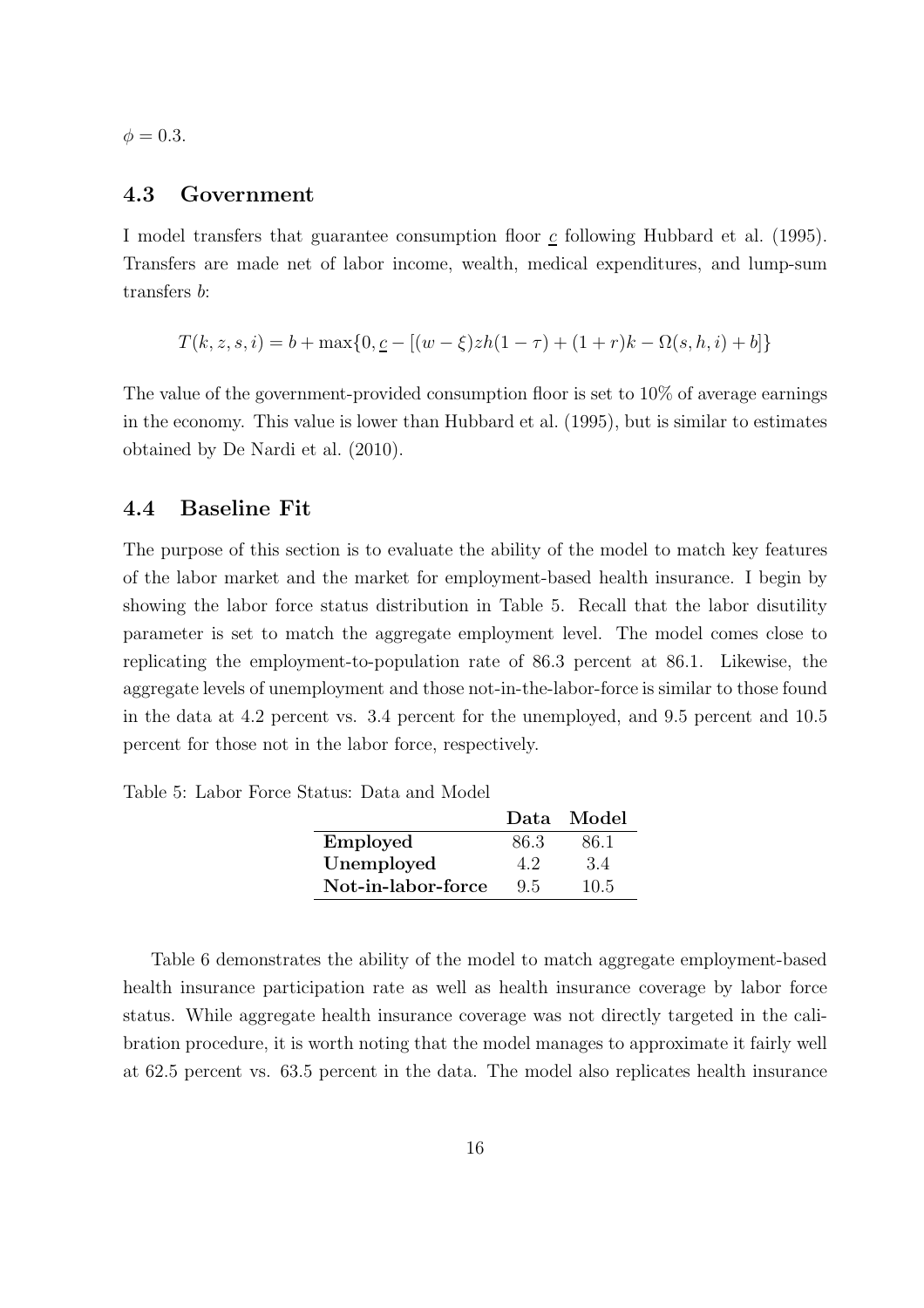coverage by labor force status. Among employed population, 71.0 percent have employerbased health insurance in the model compared to 71.4 percent in the data. Among the non-employed population the pattern is similar. For the unemployed, 24.3 percent are insure through a former-employer in the model compared with 24.3 percent in the data. The fact that the model does well along these dimensions should not be surprising, since these moments are targeted in the calibration. Finally, the model underestimates health insurance participation of those not in the labor force have employer-based health insurance at 9.0 percent versus 0.6 percent.

|                    |      | Data Model |
|--------------------|------|------------|
| Aggregate          | 63.5 | 62.5       |
| Employed           | 71.4 | 71.0       |
| Unemployed         | 24.3 | 24.3       |
| Not-in-labor-force | 90   | 0.6        |

Table 6: Health Insurance by Labor Force Status: Data and Model

Recall that labor market friction parameter  $\sigma$  was chosen to best match flows between employment and unemployment  $(1.1$  percent). Note that the respective flow in the model is 1.1 percent, which compares favorably to the target. The transitions in the model and data are presented in Table 7. The calibrated baseline model does well at replicating the diagonal elements of the transition matrix. Specifically, duration of employment, unemployment, and not-in-labor-force are similar to those found in the data. The model does a reasonable job of matching flows in and out of the not-in-labor-force category. One weakness of the model is an overestimation of flows between unemployment and employment at 34.7 percent versus 11.2 percent in the data.

Table 8 shows transition probabilities between employer-based health insurance coverage in the data and those generated by the model. The spells of coverage and no coverage in the model exhibit a large degree of persistence that are consistent with the data.

# 5 Results

In this section, I report the effect of frictions in the health insurance market on agent allocations. I first focus on health insurance coverage and disaggregate the effects of frictions by labor force status and magnitude of medical expenditure shocks s. Second, I detail the effect of health insurance frictions on labor supply outcomes.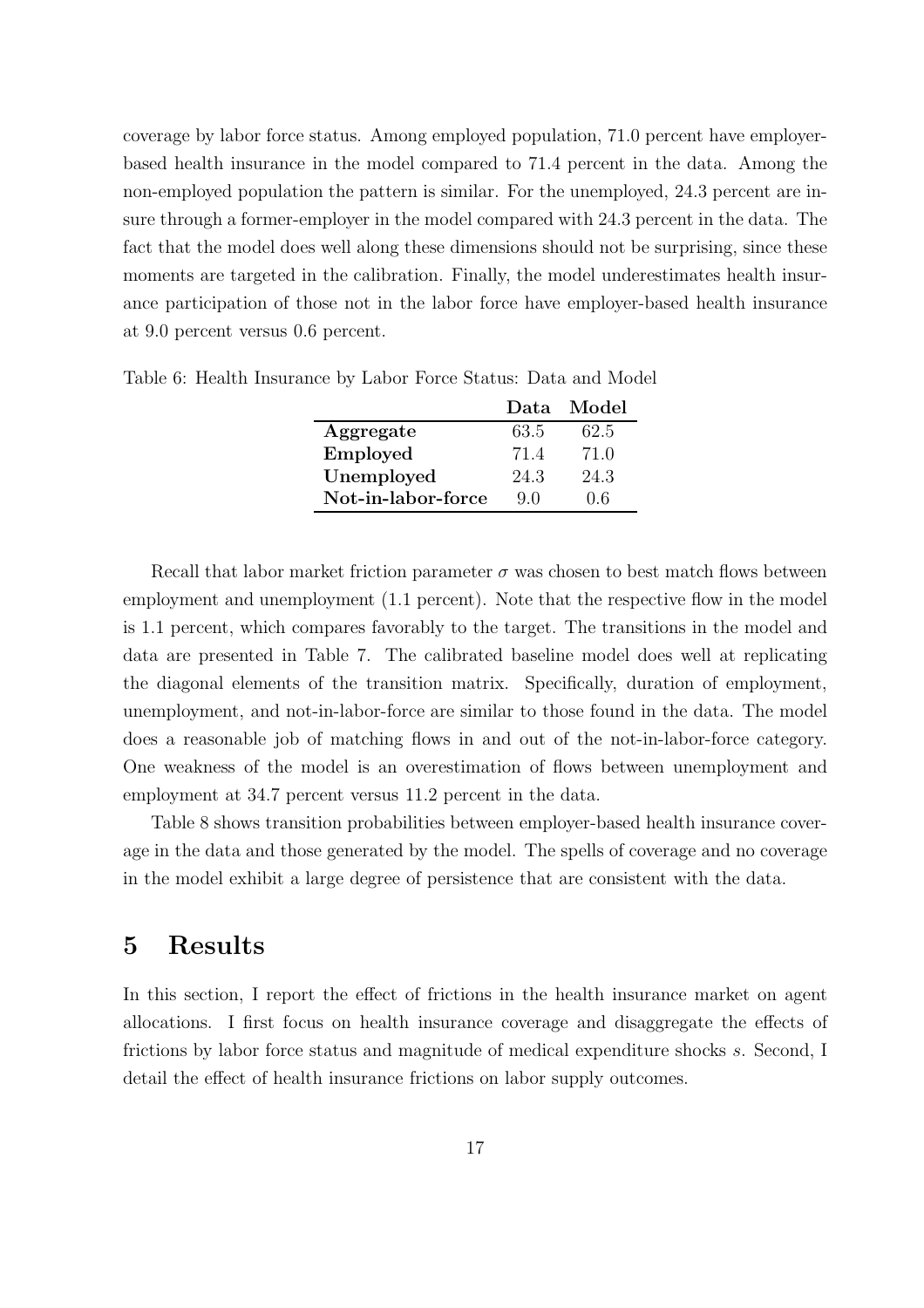| Data               |          |            |                               |  |  |
|--------------------|----------|------------|-------------------------------|--|--|
| To $(t+1)$ :       |          |            |                               |  |  |
| From $(t)$ :       | Employed |            | Unemployed Not-in-labor-force |  |  |
| Employed           | 0.987    | 0.011      | 0.002                         |  |  |
| Unemployed         | 0.112    | 0.860      | 0.028                         |  |  |
| Not-in-labor-force | 0.019    | 0.041      | 0.940                         |  |  |
|                    |          |            |                               |  |  |
|                    |          | Model      |                               |  |  |
| To $(t+1)$ :       |          |            |                               |  |  |
| From $(t)$ :       | Employed | Unemployed | Not-in-labor-force            |  |  |
| Employed           | 0.982    | 0.010      | 0.008                         |  |  |
| Unemployed         | 0.347    | 0.602      | 0.052                         |  |  |
| Not-in-labor-force | 0.037    | 0.055      | 0.908                         |  |  |

Table 7: Labor Force Transitions: Data and Model

Table 8: Health Insurance Transitions: Data and Model

|              | Data         |             |  |  |
|--------------|--------------|-------------|--|--|
| To $(t+1)$ : |              |             |  |  |
| From $(t)$ : | Coverage     | No Coverage |  |  |
| Coverage     | 0.990        | 0.010       |  |  |
| No Coverage  | 0.011        | 0.989       |  |  |
|              |              |             |  |  |
| Model        |              |             |  |  |
|              | To $(t+1)$ : |             |  |  |
| From $(t)$ : | Coverage     | No Coverage |  |  |
| Coverage     | 0.982        | 0.018       |  |  |
| No Coverage  | 0.030        | 0.970       |  |  |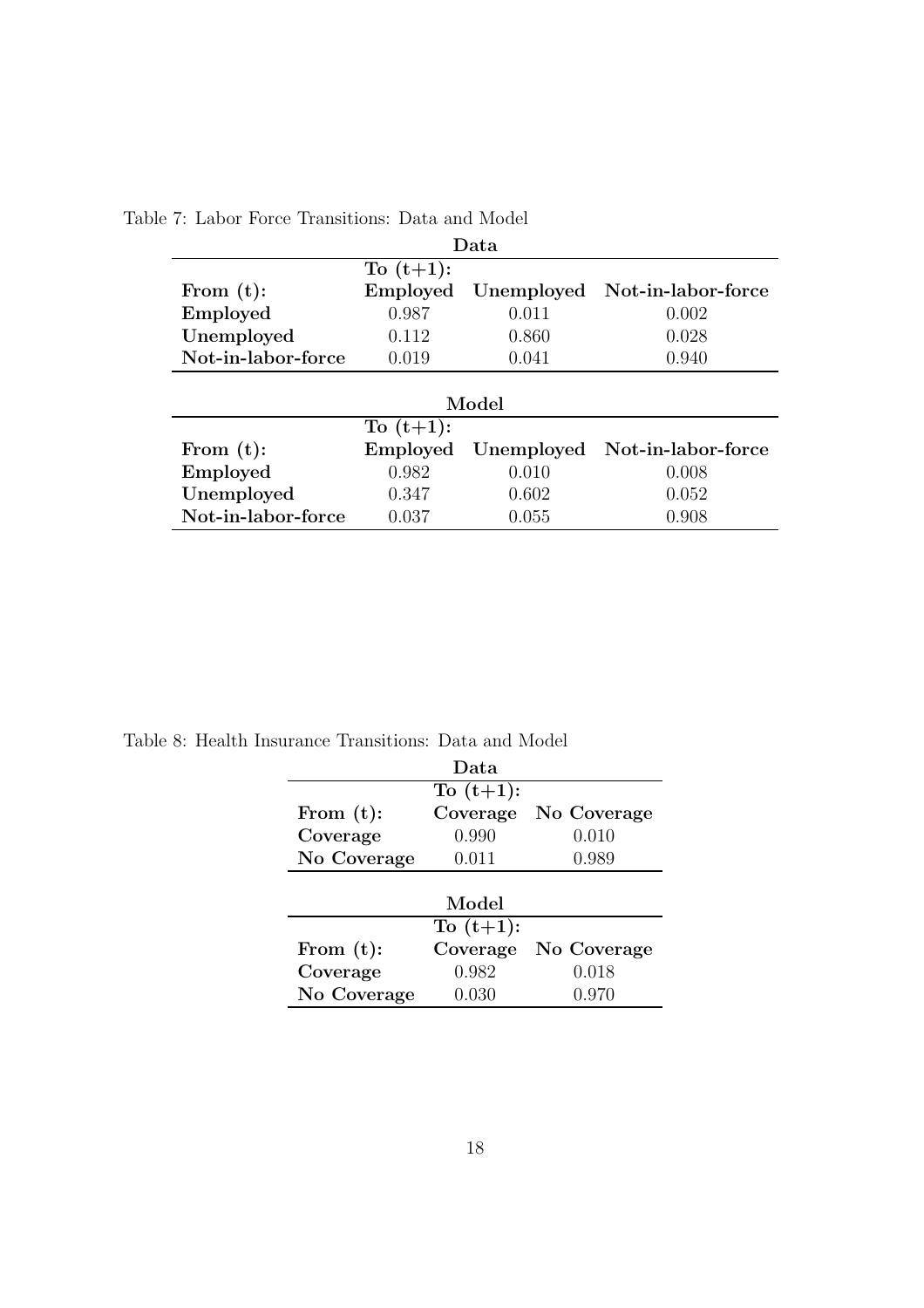### 5.1 Health Insurance Frictions and Coverage

What impact do health insurance frictions have on employment-based health insurance coverage? This question is important since limits on enrollment have been the subject of numerous health policies with contradictory goals. The Employee Retirement Income Security Act of 1974 removed state regulatory authority to exclude coverage of pre-existing conditions by large firms. In contrast, the 1996 HIPAA legislation imposed maximum time limits of exclusion from group health insurance.

I begin by exploring the impact of exogenous changes in the arrival rate of a health insurance insurance coverage opportunity,  $\gamma$ . The focus of this section is to compare the equilibrium health insurance participation rates by agent characteristics relative to exogenous changes in the parameter  $\gamma$ . Each exogenous change in  $\gamma$  implies a new equilibrium with a possibly distinct set of decision rules, premiums  $\pi$ , lump-sum transfers b, and value of the consumption floor  $\bar{c}$ . All remaining utility and friction parameters are held at their calibrated values in the benchmark economy. Figure 3 illustrates the effect of  $\gamma$  on health insurance participation.



Figure 3: Health Insurance Offer Probability and Coverage

The solid line represents the aggregate (average) health insurance participation rate. As  $\gamma$  increases, agents make health insurance coverage decisions with greater frequency. A striking finding is that changes in  $\gamma$  have large effects on insurance participation. As  $\gamma$ increases, the aggregate participation rate falls. Greater frequency of coverage decisions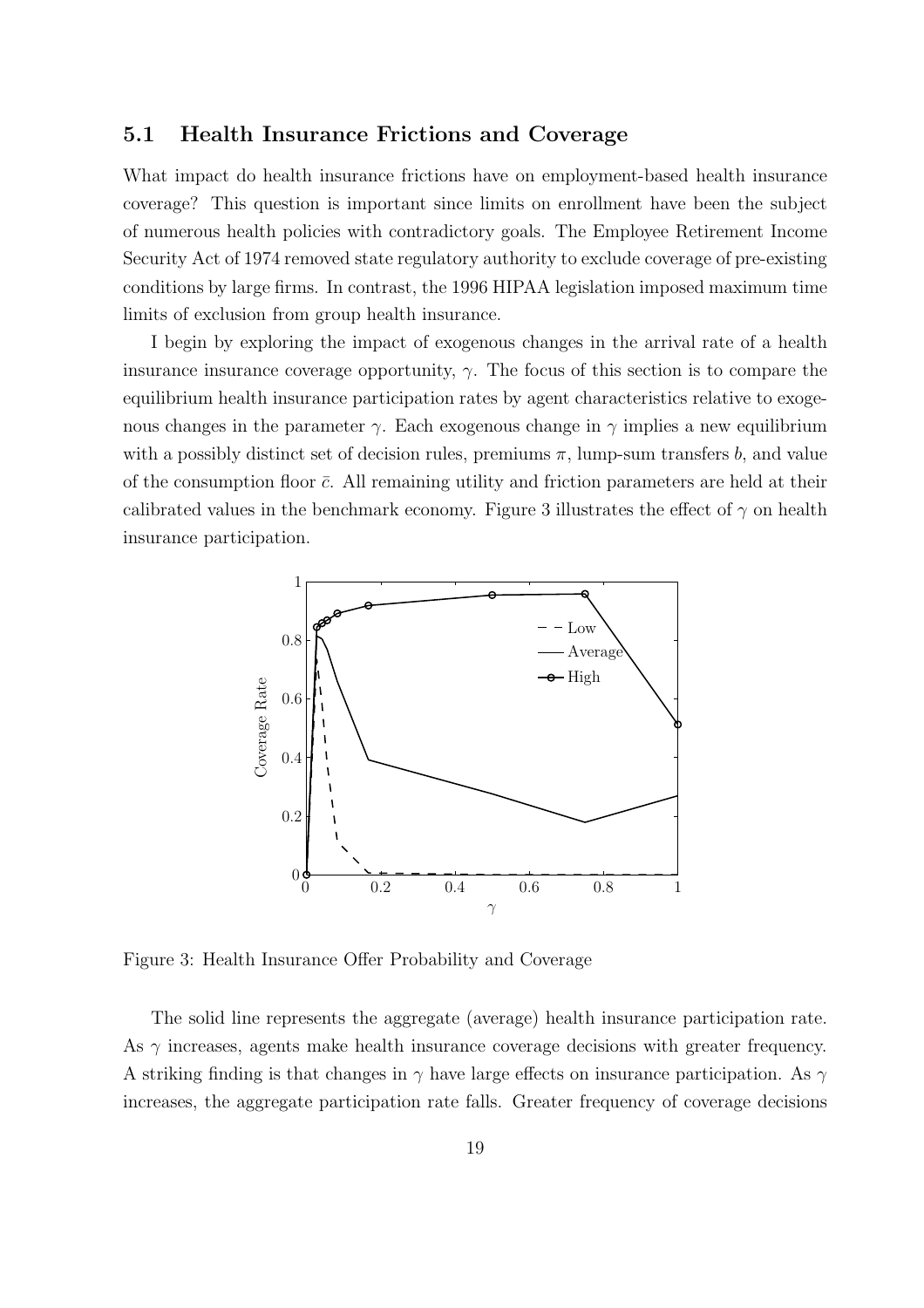allows for selection in and out of insurance coverage. To illustrate this more clearly, the figure plots insurance participation rates for agents with high and low realizations of s that reflect the magnitude of medical expenditure shocks. The figure illustrates that as the frequency of insurance enrollment opportunities increases, agents with high values of s will choose to enroll, while those with low realizations of s will forgo coverage.

A key implication of this experiment is that abstracting from enrollment frictions, i.e.  $\gamma = 1$ , results in a model that underestimates the incentives to purchase health insurance among agents with low realizations of medical expense shocks s. Conversely, in the presence of enrollment frictions, low-s agents find it optimal to purchase health insurance only if frictions are "sufficiently" severe. To get a better sense of the magnitude of health insurance frictions introduced by  $\gamma$ , I express the the average length of the waiting period by  $1/\gamma$ . The baseline calibration implies average waiting periods of 19 months. Figure 3 illustrates that enrollment of 0.15 or 6 months or more are needed to limit the effect of selection out of the health insurance pool and attain a 80 percent enrollment rate in the aggregate. However, these enrollment limits differ by realization of medical expense shocks s. For example. low-s agents are likely to participate in their employer's health insurance plan if enrollment decisions are restricted to less than 12 months. In contrast, agents with high-s realizations are equally likely to purchase insurance coverage.



Figure 4: Health Insurance Loss Probability and Coverage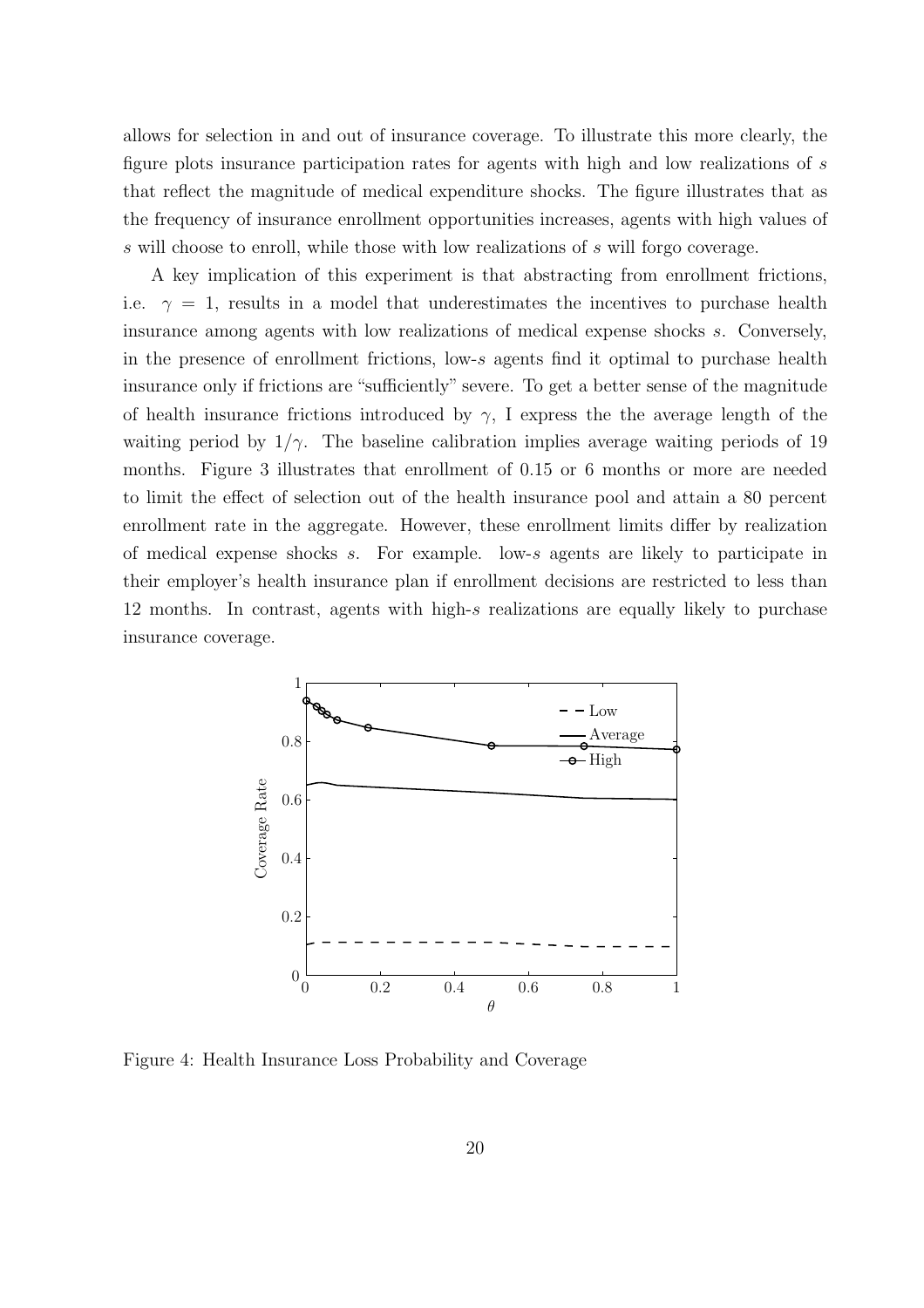Another central friction introduced in this model is the health insurance separation rate of employer-based coverage provided by a former employer. As discussed earlier, this separation rate  $\theta$  is a reduced-form representation of a variety of factors that might induce a termination of health insurance coverage such as limits to COBRA coverage, an employer decision to cancel provision of health insurance benefits to employees, or employer bankruptcy. As  $\theta$  increases, the likelihood that an insured agent faces a loss of health insurance coverage from a former employer also increases. Figure 4 illustrates health insurance coverage by  $\theta$ . From the figure, it is clear that changes in  $\theta$  result in relatively small changes in aggregate health insurance enrollment. The effect of the separation friction is larger for high-s agents than low-s agents. One implication of this finding is that state and federal laws that mandate continued access to employer-provided health insurance have little effect on all but those agents with high expense shocks.



Figure 5: Health Insurance Offer Probability and Insurance by Labor Force Status

Figures 5 and 6 repeat the exercise, but disaggregate the response of changes in the frictions by labor status. I note that restrictions to health insurance enrollment among employed agents have differential effects on incentives to purchase health insurance among the unemployed and those not in the labor force. While health insurance coverage among the employed in Figure 5 follow aggregate health insurance purchases already discussed in Figure 3, plots of health insurance coverage among the non-employed suggest that nonemployment dampens the effect of changes in  $\gamma$ . In particular, a decrease in enrollment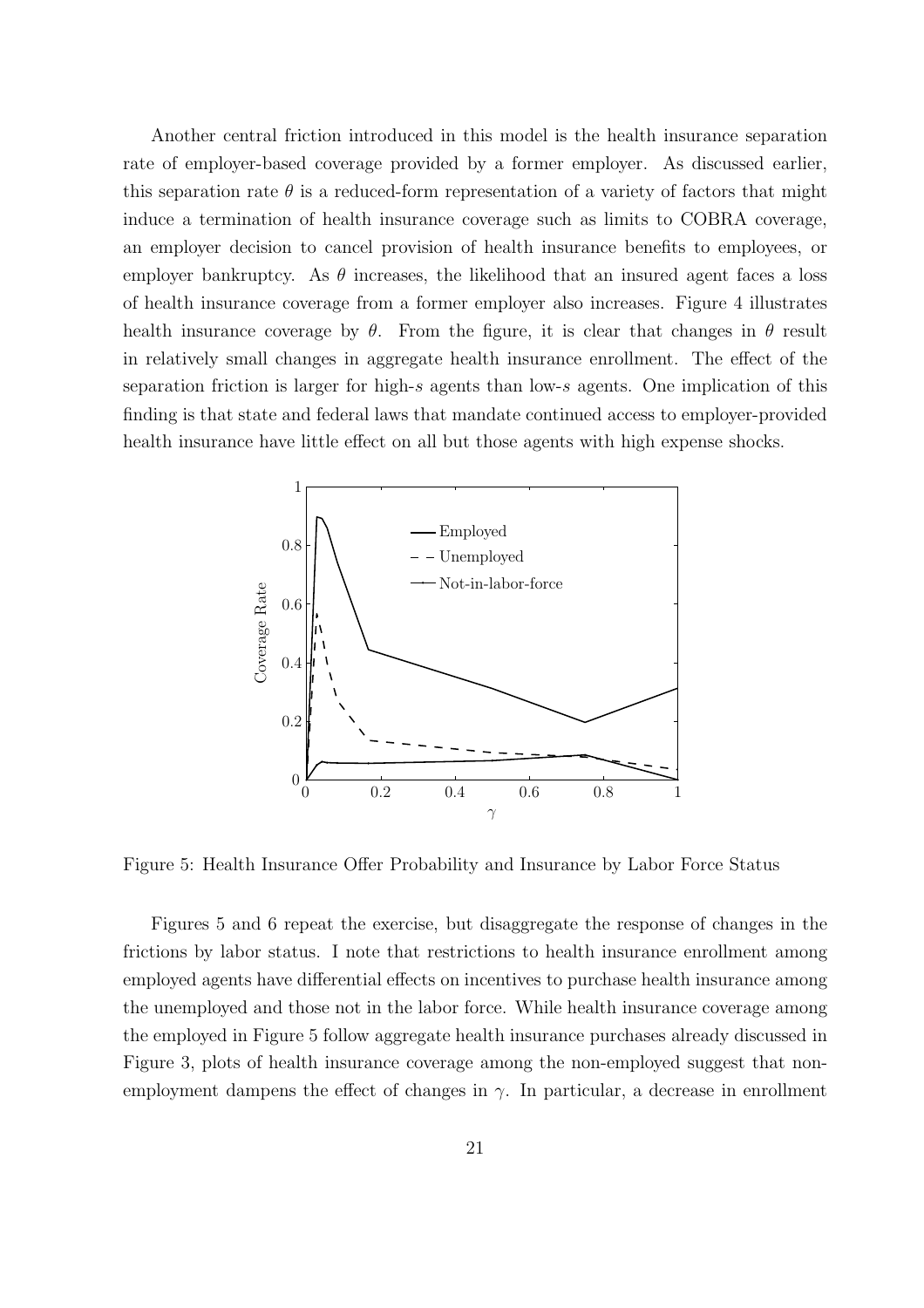

Figure 6: Health Insurance Loss Probability and Insurance by Labor Force Status

restrictions reduces health insurance coverage among the unemployed and has little effect on those out of the labor force. Note that  $\gamma$  determines the opportunities for self-selection of health insurance benefits. Since employer-based health insurance is only available to non-employed agents that participated in their employer's health insurance plan while employed, decreased incentives for purchase of health insurance while employed spill-over to the non-employed population. This effect is particularly strong among the unemployed, who are more likely to purchase health insurance through their former employer than those out of the labor force.

While the effect of health insurance separation friction  $\theta$  on aggregate coverage is small relative to  $\gamma$ , Figure 6 shows that changes in  $\theta$  have the largest effect on insurance coverage among the unemployed population.

### 5.2 Health Insurance Frictions and the Labor Market

What role do frictions in the health insurance market  $(\gamma, \theta)$  have on employment? Figure 7 and 8 plot the aggregate employment level across exogenous changes in parameters  $\gamma$  and  $\theta$ . For example, elimination of employer-based health insurance ( $\gamma = 0$ ) would decrease the aggregate employment rate from 86.1 percent in the baseline calibration to 82.1 percent. Meanwhile, elimination on duration limits on continuation coverage  $(\theta = 0)$ would decrease the aggregate employment rate to 85.8 percent.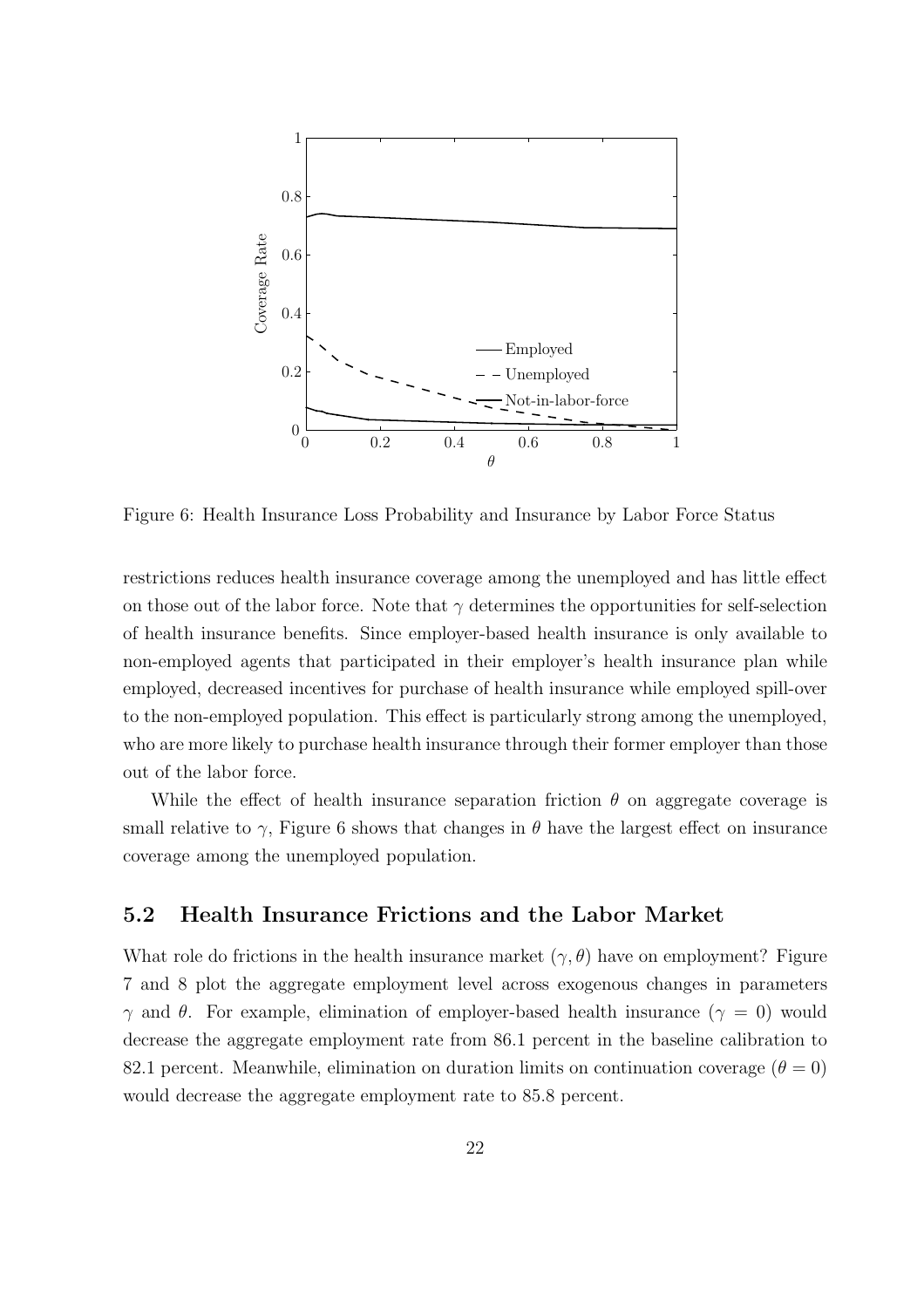

Figure 7: Health Insurance Offer Probability and Employment



Figure 8: Health Insurance Loss Probability and Employment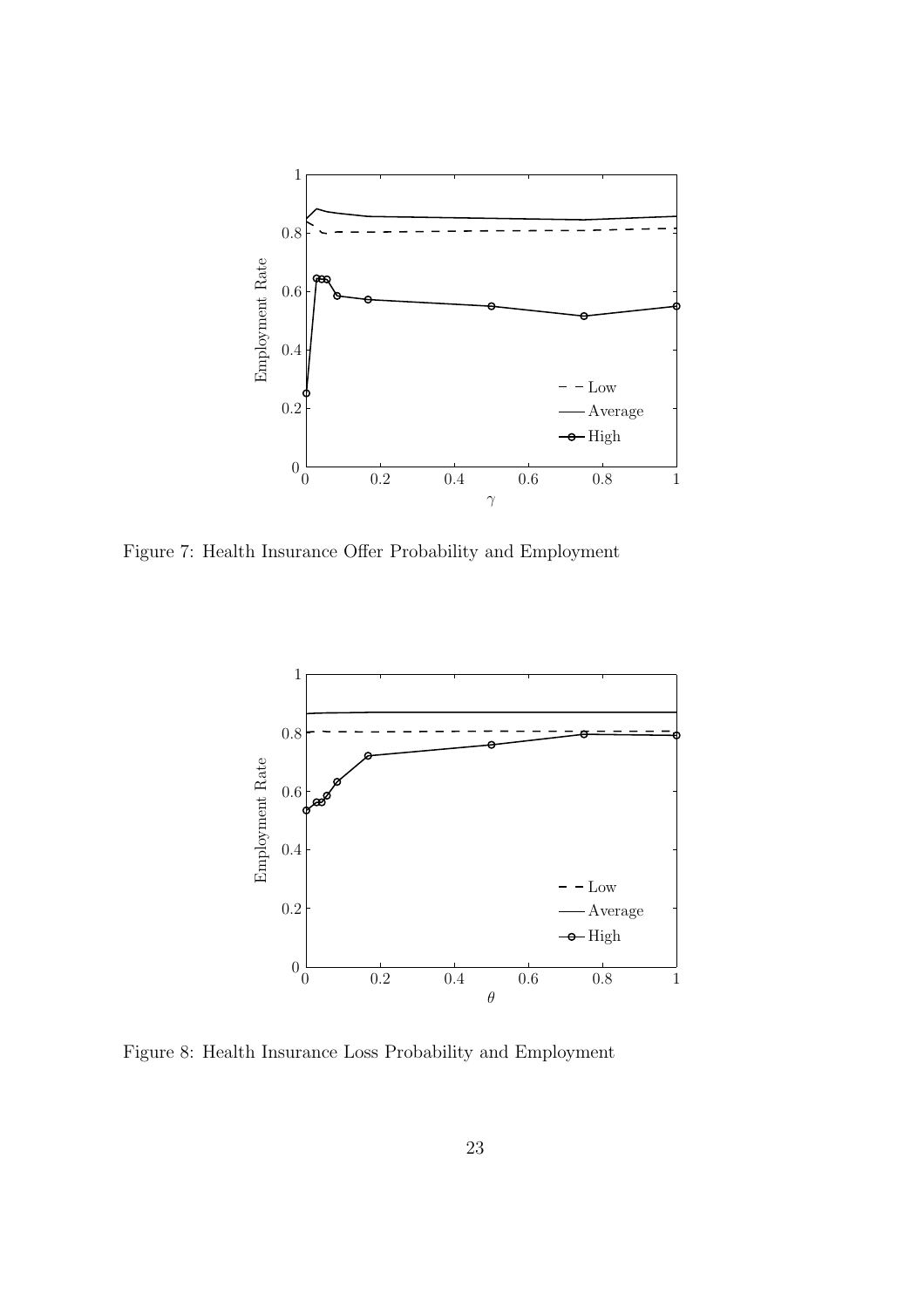The aggregate changes in employment level mask more substantial effects when decomposing the effects by magnitude of the expense shock s. In particular, the effect of changes in  $\theta$  on the employment rate are larger for agents with high realizations of s than low realizations of s. In Figure 7, a decrease in  $\gamma$  from the baseline value to zero decreases employment among agents with high s from 58.4 percent to 24.6 percent. Agents with low-s values see an increase in employment from 80.8 percent to 81.2 percent. The elimination of employer-based health insurance is associated with a dramatic decline in employment among agents with the highest realizations of medical expense shocks. Why do agents with the highest medical expense shocks choose not to work in the absence of employer-based health insurance? Holding the level of assets fixed, a large medical expense shock can easily eliminate the majority of labor earnings for all but the most productive agents. This results in both employed and non-employed agents choosing to consume  $\bar{c}$ . Agents choose to substitute consumption for leisure by foregoing employment. Note that in the presence of employment-based insurance, regardless of the magnitude of health insurance frictions, employment by high-s agents is approximately constant.

To what extent do frictions in the market for health insurance affect agents of different productivity levels? In Figure 9 and 10, I show the distribution of employment across different productivity levels z for select values of  $\gamma$  for agents with low and high realizations of medical expense shocks s. From Alonso-Ortiz and Rogerson (2010), we know that an incomplete markets model with indivisible labor choice generates too much employment among low productivity agents relative to a complete markets model. That is, the inability of agents to move consumption from periods of high productivity to low productivity leads agents to smooth consumption using employment despite the high value of leisure in low productivity periods. The introduction of idiosyncratic medical expenditures that are insurable though employment substantially strengthens this motive. In Figure 10, the introduction of an employment-base health insurance market increases employment among low-z agents. This is seen in comparing employment rates when  $\gamma = 0$  versus  $\gamma=\gamma^b.$ 

While the introduction of an employment-based health insurance program distorts the employment incentives for leisure among low-z agents, the opposite is true for agents with higher productivity. Again, see Figure 10. Note that for agents with average productivity above the mean (grid 9), the introduction of employment-base health insurance increases employment incentives for agents with high medical expenditure shocks. The reason for this is the existence of the consumption floor. Agents with "catastrophic" medical expenditure shocks have little incentive to work, since their labor earnings will go to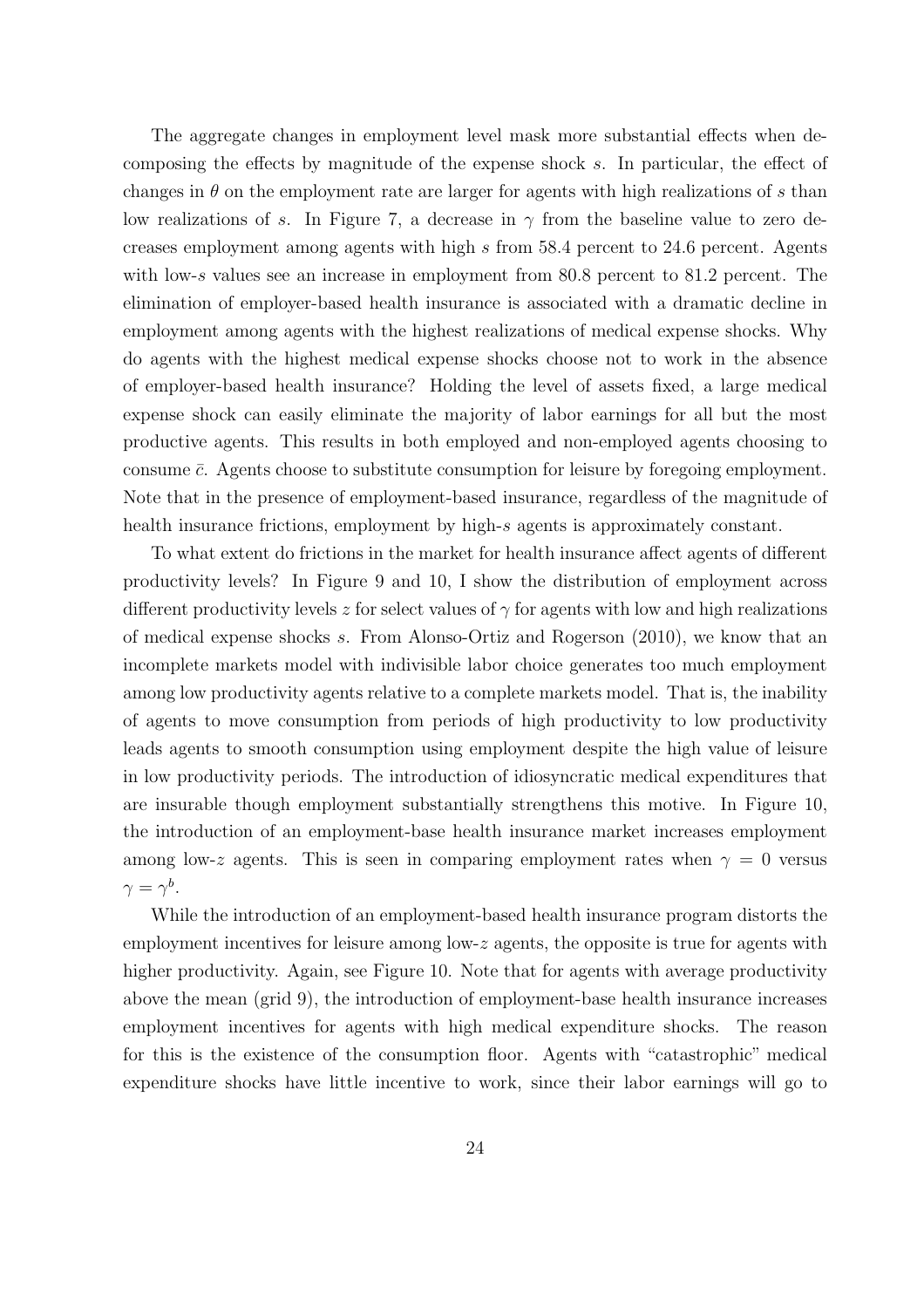

Figure 9: Employment By Productivity and  $\gamma$ , Low Medical Expense Shock



Figure 10: Employment By Productivity and  $\gamma$ , High Medical Expense Shock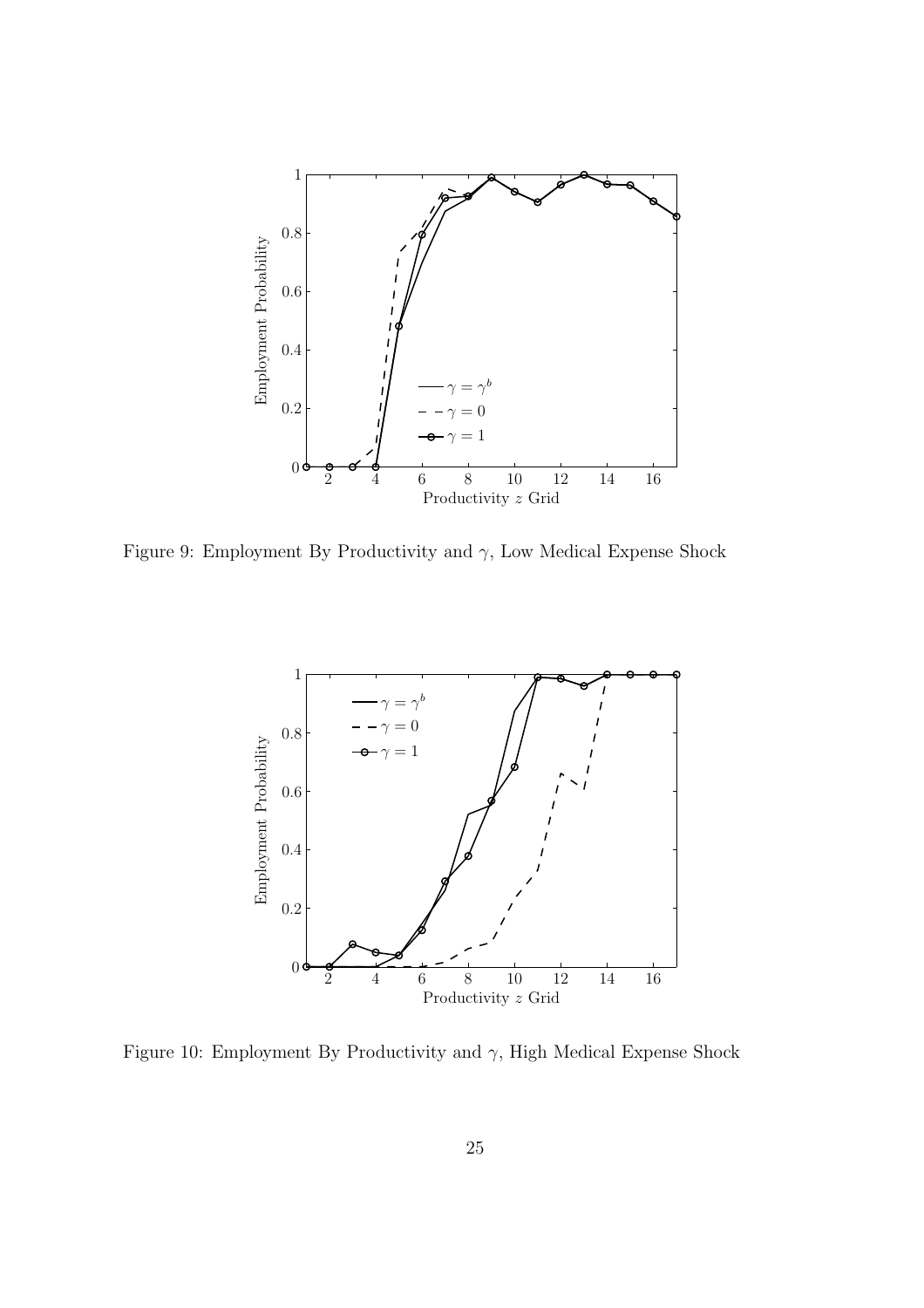payment of medical bills rather than consumption. In this case, nonemployment provides those agents with utility from leisure and a minimum consumption level that is preferable to a consumption bundle net of disutility of labor. Loosely speaking, employment-based insurance undoes the incentive to nonemployment provided by the consumption floor by increasing the return to working.



Figure 11: Employment By Productivity and  $\theta$ , Low Medical Expense Shock

It is worth pointing out that the magnitude of this effect depends on the realization of the medical expense shock incurred by the agent. Figure 9 shows that employment incentives for low-z agents decline when accompanied by small realizations of medical expense shocks. Why does the introduction of employment-based health insurance reduce employment incentives for agents with low productivity and low medical expense shocks? Recall that the effective return to working in a model with health insurance is  $(w - \xi)z$ . The cost  $\xi z$  is paid regardless of health insurance participation. This cost reduces the return to working relative to an equilibrium without health insurance  $(\gamma = 0)$  and reduces employment for low-z agents.

I repeat the exercise above but for  $\theta$  rather than  $\gamma$ . The results are similar and are presented in Figure 11 and 12. For low values of s, continuation coverage has little effect on employment by productivity level. For higher values of  $s$ , the effect of continuation coverage is larger. Agents with low productivity are more likely to work when no continuation coverage is available. Furthermore, as the duration of continuation coverage is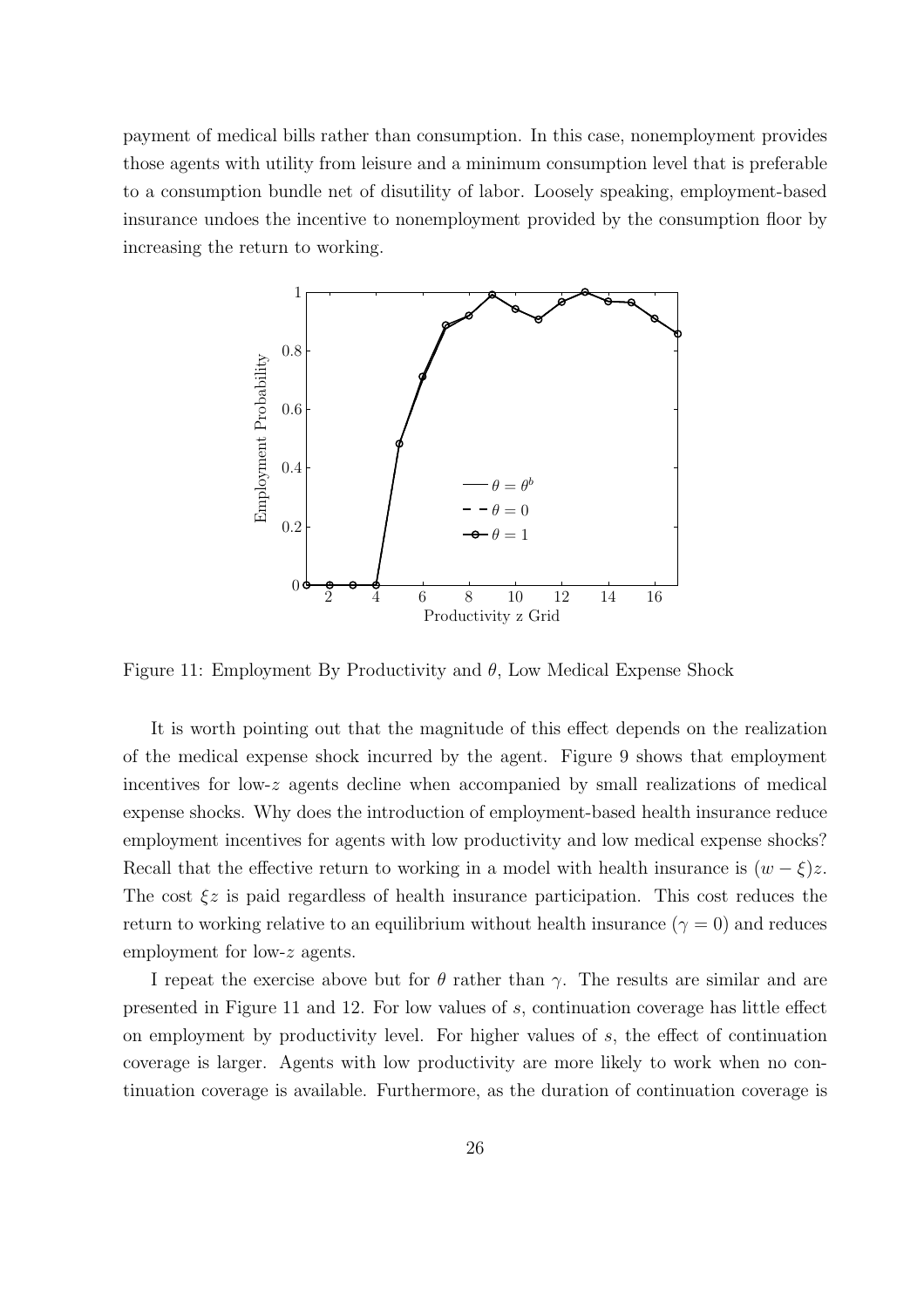

Figure 12: Employment By Productivity and  $\theta$ , High Medical Expense Shock

expanded, the employment rate among unproductive agent declines. Note that there is little effect on employment among these agents when limits to duration of continuation coverage are eliminated. That is seen in Figure 12 by comparing the line corresponding to  $\theta^b$  to the line corresponding to 0. The expected duration coverage at the benchmark value is approximately 10 months, while  $\theta = 0$  implies unlimited duration for continuation coverage. This suggests that expansions of continuation coverage from the current benchmark  $\theta^b$  have little effect among agents that are least likely to work, i.e. the most unproductive workers. However, the elimination of continuation coverage has a sizeable effect on employment among these workers. For example, for agents with a productivity realization of 6 are 8 times more likely to work when continuation coverage is eliminated relative to the baseline economy (80 percent vs. 10 percent).

Table 9: Labor Force Transitions by  $\gamma$ 

|     | $\gamma=0$ | $\gamma = \gamma^b$ | $\gamma=1$ |
|-----|------------|---------------------|------------|
| F-E | 0.978      | 0.982               | 0.978      |
| U-U | 0.595      | 0.601               | 0.593      |
| N-N | 0.877      | 0.905               | 0.884      |

Lastly, I return to the effect of health insurance frictions on job mobility, known as "job lock." I perform the following experiment. I solve for the equilibrium implied by three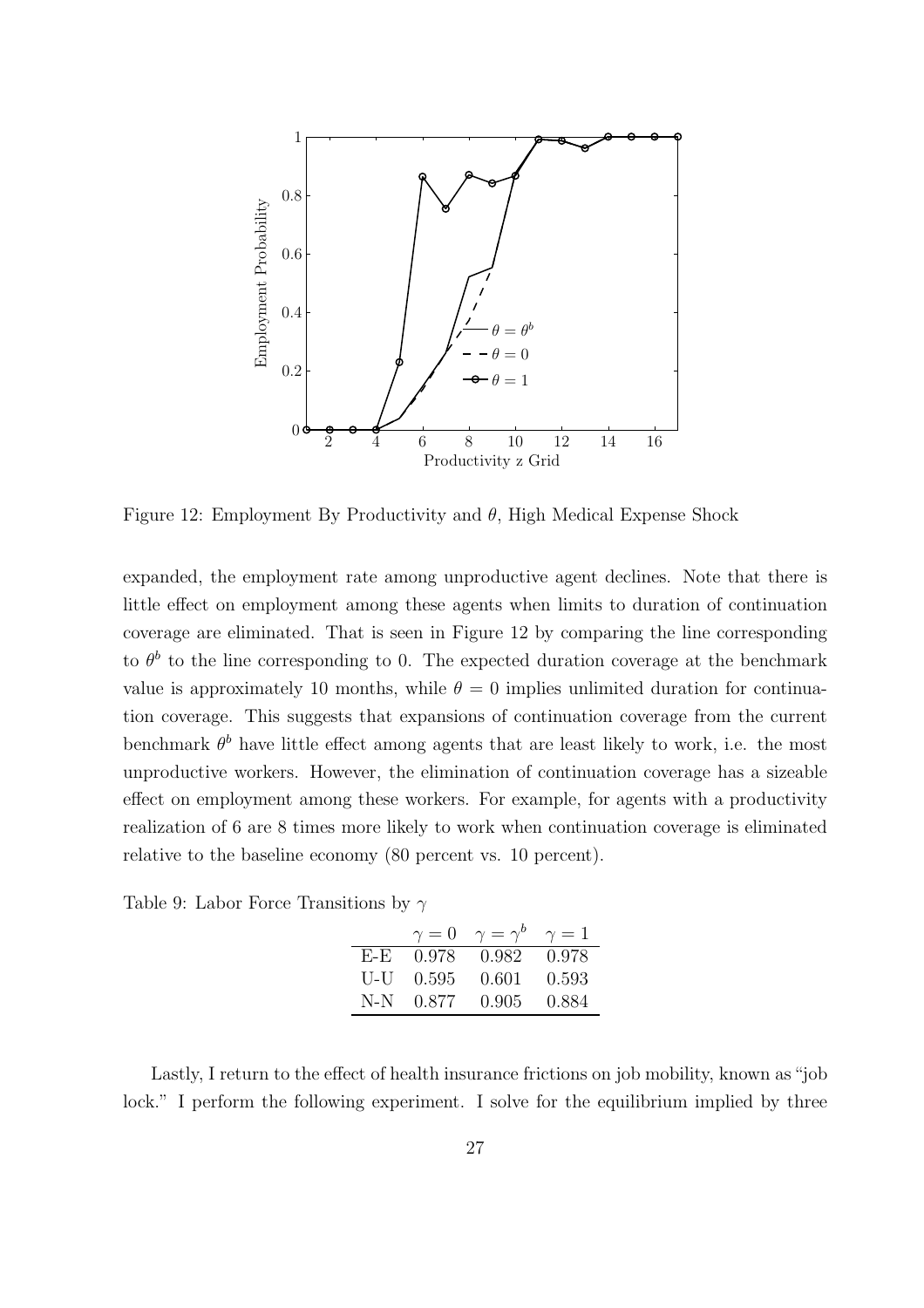values of  $\gamma$  and calculate the diagonal elements of the labor supply transition matrix calculated earlier. I chose  $\gamma = 0$  (no health insurance system),  $\gamma = \gamma^b$  (baseline), and  $\gamma = 1$  (no enrollment restrictions). The results are found in Table 9 and illustrate that the effect of frictions or waiting periods in the market for health insurance has little effect on aggregate measures of job mobility. The likelihood of transition from employment at month t to employment at month  $t + 1$  (E-E) is approximately constant. The same is true for transitions across spells of unemployment (U-U). The biggest change is in the probability of remaining not-in-labor force. The elimination of employer-based insurance decreases persistence of non-participation in the labor force from 0.905 to 0.877. Contrary to the empirical findings of Madrian (1994), this result suggests that employment-provision of health insurance has little effect on the duration of employment or unemployment spells.

# 6 Conclusion

The purpose of this paper is to provide a quantitative model of employer-based health insurance coverage characterized by frictions in the market for health insurance. In particular, I construct an incomplete markets model with idiosyncratic shocks to labor productivity and medical expenditures. Agents face a discrete choice of labor supply and health insurance participation that are subject to frictions. The degree of frictions in the labor market and the market for health insurance generates the levels of insurance participation by labor force status as well as transitions between health insurance categories consistent those observed in the data.

I find that frictions in the health insurance market have important implications for health insurance coverage. Restrictions to health insurance enrollment opportunities play an important role in mitigating selection of agents by expected medical expenditures. However, I find relatively small effects of generosity of continuation coverage on aggregate insurance enrollment. Both health insurance enrollment restrictions and continuation coverage have important implications for labor force outcomes. In particular, employmentbased health insurance with enrollment restrictions undoes disincentives to work provided by transfers that guarantee a minimum consumption level among agents with high realizations of medical expenditure shocks. While limits in the duration of continuation coverage have little effect on aggregate employment, the presence of continuation coverage benefits reduces employment among agent with low labor productivity.

There is considerable room for expansion of the model to answer related questions. For example, introduction of a "storage" technology for medical expense shocks could be used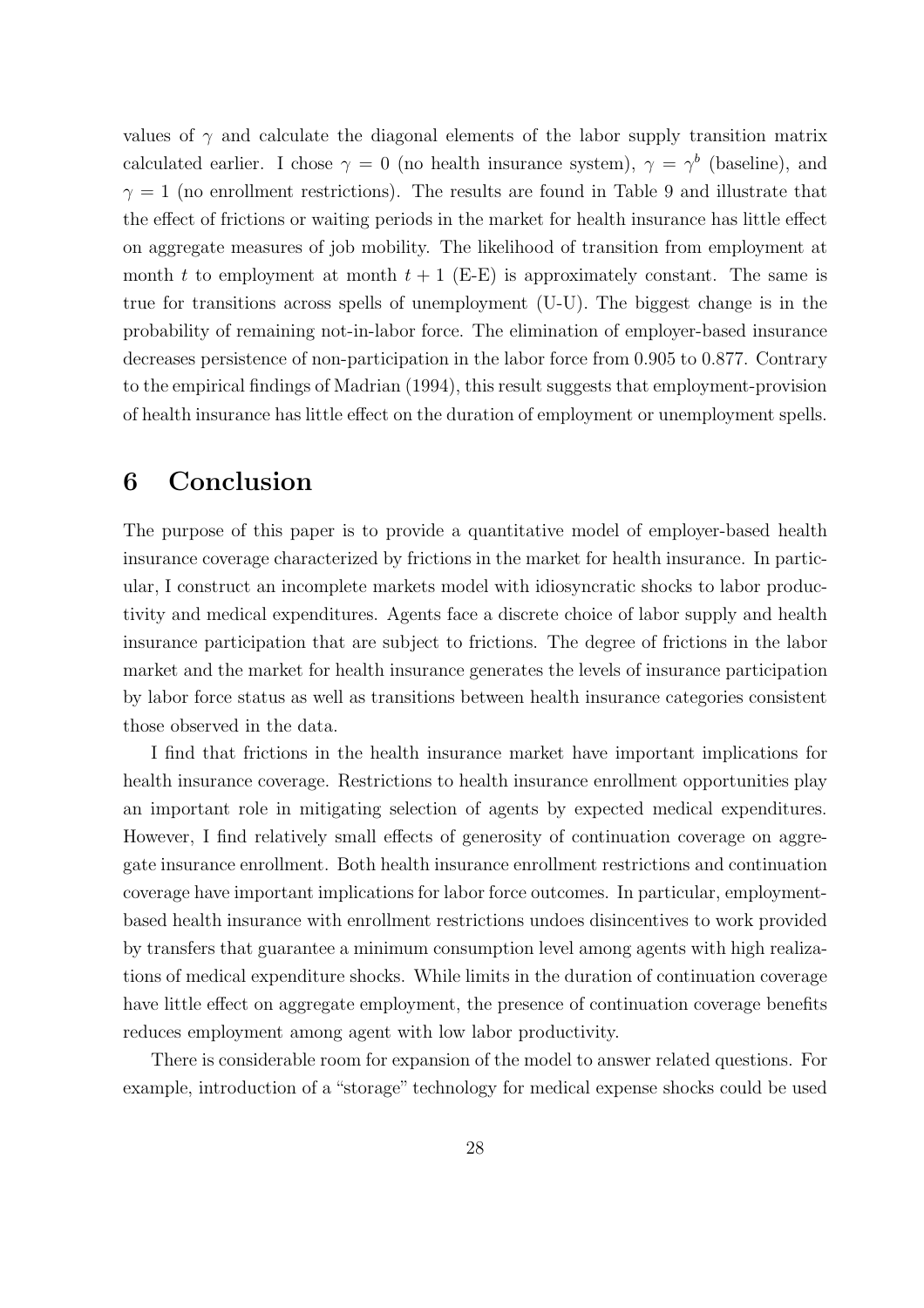to address the role of delays in treatment on health insurance coverage. Spousal health insurance coverage is an important source of insurance coverage. How does dependency coverage alter the household labor supply decision when health insurance is modeled as a benefit to employment? Finally, introduction of a Medicaid program and a Medicaid enrollment decision into the model could be used to address the reasons why eligible workers do not enroll in Medicaid coverage and the implications of the program on labor supply.

# References

- S. Aiyagari. Uninsured idiosyncratic risk and aggregate saving. The Quarterly Journal of Economics, 109(3):659, 1994.
- J. Alonso-Ortiz and R. Rogerson. Taxes, transfers and employment in an incomplete markets model. Journal of Monetary Economics, 57(8):949–958, 2010.
- B. Brügemann and I. Manovskii. Fragility: A quantitative analysis of the U.S. health insurance system. Mimeo, Yale University, 2010.
- J. Cardon and I. Hendel. Asymmetric information in health insurance: Evidence from the national medical expenditure survey. RAND Journal of Economics, 32(3):408-27, 2001.
- Y. Chang and S. Kim. From individual to aggregate labor supply: A quantiative analysis based on a heterogenous agent macroeconomy. International Economic Review, 47(1): 1–27, 2006.
- M. De Nardi, E. French, and J. Jones. Why do the elderly save? the role of medical expenses. Journal of Political Economy, 118(1):39–75, 2010.
- M. Dey and C. Flinn. An equilibrium model of health insurance provision and wage determination. Econometrica, 73(2):571–627, 2005.
- M. Floden and J. Lindé. Idiosyncratic risk in the United States and Sweden: Is there a role for government insurance? Review of Economic Dynamics, 4(2):406–437, 2001.
- J. Gruber and B. Madrian. Health insurance, labor supply, and job mobility: A critical review of the literature. In C. McLaughlin, editor, Health Policy and the Uninsured. Urban Institute Press, 2004.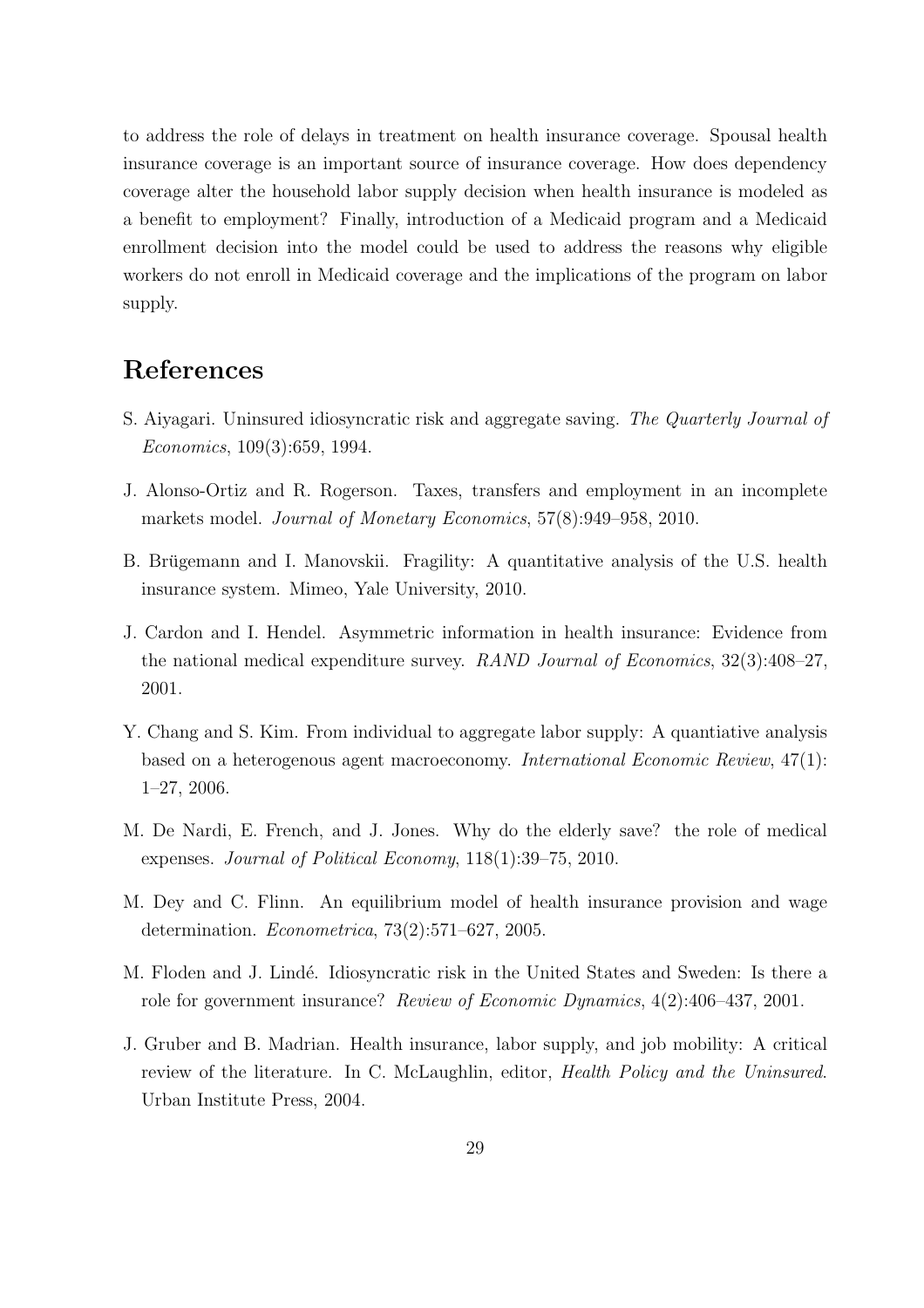- J. Hadley, J. Holahan, T. Coughlin, and D. Miller. Covering the uninsured in 2008: Current costs, sources of payment, and incremental costs. Health Affairs, 27(5):w399– w415, 2008.
- J. Heathcote, K. Storesletten, and G. Violante. The macroeconomic implications of rising wage inequality in the United States. *Journal of Political Economy*, 118(4):681–722, 2010.
- K. Huang and G. Huffman. A defense of the current U.S. tax treatment of employerprovided medical insurance. mimeo, Vanderbilt University, 2010.
- R. Hubbard, J. Skinner, and S. Zeldes. Precautionary saving and social insurance. Journal of Political Economy, 103(2):360–397, 1995.
- M. Huggett. The risk-free rate in heterogeneous-agent incomplete-insurance economies. Journal of Economic Dynamics and Control, 17(5-6):953–969, 1993.
- H. Janicki. Distributional effects of public health insurance reform. Mimeo, U.S. Census Bureau, 2012a.
- H. Janicki. Employment-based health insurance: 2010. Current Population Reports P70 forthcoming, U.S. Census Bureau, 2012b.
- K. Jeske and S. Kitao. U.S. tax policy and health insurance demand: Can a regressive policy improve welfare? Journal of Monetary Economics, 56(2):210–221, 2009.
- P. Krusell, Mukoyama T., Rogerson R., and Sahin A. Aggregate labor market outcomes: The roles of choice and chance. Quantitative Economics, 1:97–127, 2010.
- P. Krusell, Mukoyama T., Rogerson R., and Sahin A. A three state model of worker flows in general equilibrium. Journal of Economic Theory, 146:1107–1133, 2011.
- R. Lucas and E. Prescott. Equilibrium search and unemployment. *Journal of Economic* Theory, 7:188–209, 1974.
- B. Madrian. Employment-based health insurance and job mobility: Is there evidence of job-lock? Quarterly Journal of Economics, 109:27–54, 1994.
- S. Pashchenko and P. Porapakkarm. Quantitative analysis of health insurance reform: Separating community rating from income redistribution. mimeo, University of Virginia, 2010.